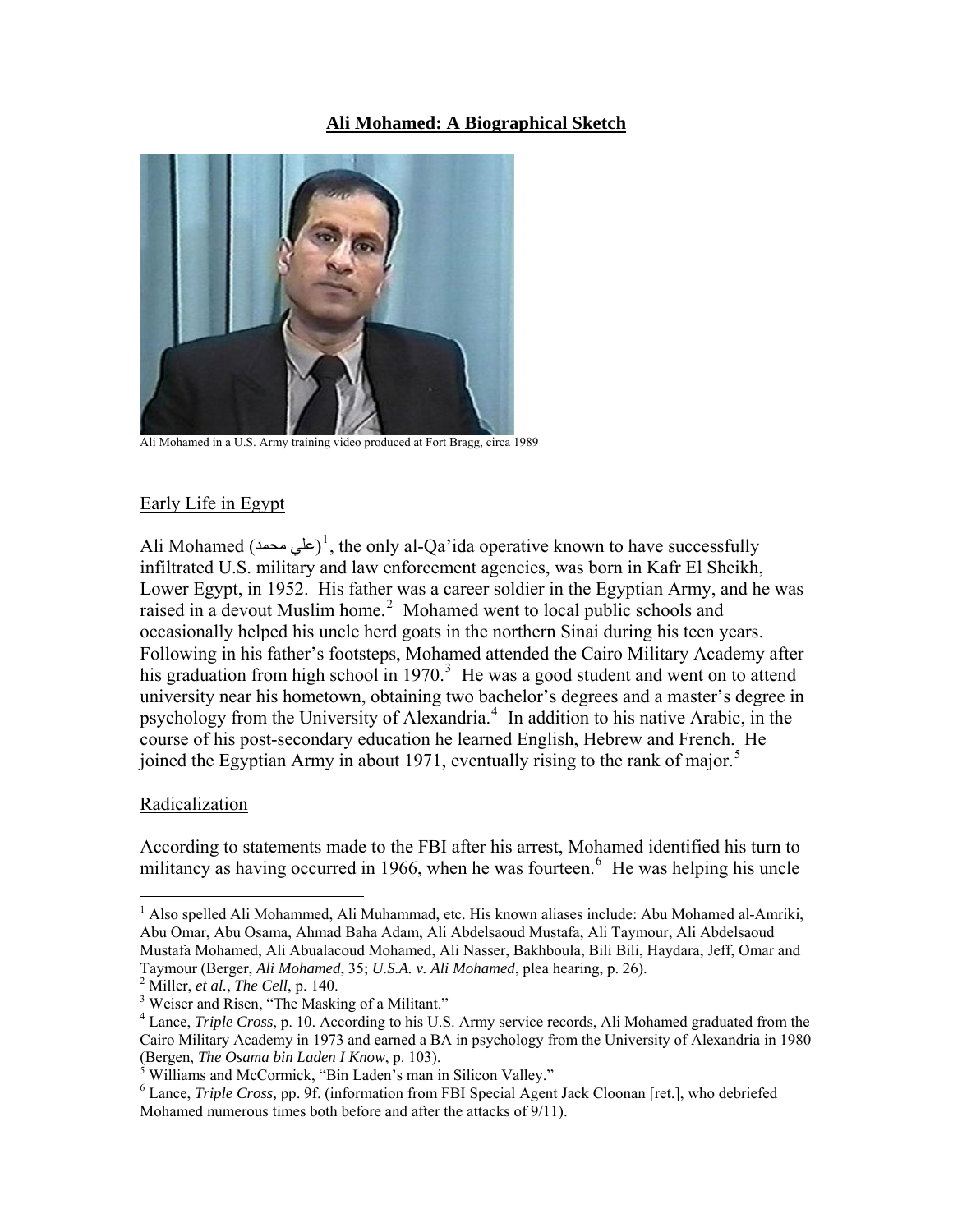herd goats in the Sinai when some of the livestock wandered over the border into Israel, leading ultimately to a confrontation with Israeli border guards who, according to Mohamed, killed some of the goats and maimed his uncle's feet with boiling water. It was from that experience that Mohamed formed a desire to take revenge upon what he perceived to be the enemies of Islam.

#### Early 1970s-1984: Service in the Egyptian Army and Islamic Jihad

Mohamed joined the Egyptian Army in 1971 and rose quickly to the rank of major. He worked as an intelligence officer in the Egyptian Special Forces, with duties including the recruitment and training of intelligence assets. He was also frequently assigned to protect Egyptian diplomats abroad, $<sup>7</sup>$  $<sup>7</sup>$  $<sup>7</sup>$  and he volunteered for a number of clandestine special</sup> operations, including a raid on a Libyan prison.<sup>[8](#page-1-1)</sup> In 1981, while Islamist members of his Egyptian Army unit carried out the assassination of President Anwar Sadat in Cairo, Mohamed took part in a foreign officer training exercise at Fort Bragg, North Carolina; at the end of the four-month course he was given a diploma bearing a green beret.<sup>[9](#page-1-2)</sup> At some point during this exercise Mohamed was approached by representatives of the CIA, who sought to recruit him as a foreign asset; the results of that meeting are unknown.<sup>10</sup> During the same year he joined the underground Islamist terrorist organization that had assassinated Sadat, the Egyptian Islamic Jihad (EIJ), led by Ayman al-Zawahiri.

 Throughout this period–and, indeed, up until his arrest–Mohamed made no attempt to mask the ardor of his religious beliefs, openly performing the five daily prayers and freely expressing his Islamist political convictions.[11](#page-1-3) According to a former Egyptian intelligence official, the Egyptian Army deemed Mohamed too religious and potentially radical and eventually discharged him in March of  $1984$ <sup>[12](#page-1-4)</sup> For the next eighteen months, on the orders of Zawahiri, Mohamed worked for the Egyptian national airline, EgyptAir, as a counterterrorism security advisor, a position that enabled him to acquire sensitive information about air piracy countermeasures for the EIJ.<sup>[13](#page-1-5)</sup>

chief, the CIA began to significantly increase its efforts to recruit Middle Eastern Mohamed's next assignment from Zawahiri was to infiltrate a security agency of the U.S. government.<sup>[14](#page-1-6)</sup> In early 1984, following the kidnapping of its Beirut station

1

<span id="page-1-0"></span><sup>&</sup>lt;sup>7</sup> Waldman, *et al.*, "The Infiltrator."<br><sup>8</sup> Lange *Triple Cross.* **p.** 10 (information)

Lance, *Triple Cross*, p. 10 (information from retired FBI Special Agent Jack Cloonan). 9

<span id="page-1-2"></span><span id="page-1-1"></span><sup>&</sup>lt;sup>9</sup> Sullivan and Neff, "An al Qaeda operative at Fort Bragg."

<sup>&</sup>lt;sup>10</sup> FBI Special Agent Daniel Coleman (ret.), interview with the author, 27 August 2007. Coleman, well known to have been one of the most well-informed people about al-Qa'ida in the U.S. government in the late 1990s, also interrogated Mohamed on numerous occasions; between September of 1998 and October of 2000, during which time Mohamed was in U.S. custody, Coleman interviewed Mohamed on a near-weekly basis.

<span id="page-1-3"></span> $<sup>11</sup>$  According to Special Agent Dan Coleman (ret.), however, Mohamed showed little or no signs of</sup> religiosity while in U.S. custody; an "incessant reader," Mohamed did spend time reading the Qur'an and the Bible during this period, though Agent Coleman never knew him to pray or seek any special arrangements to accommodate Muslim practice (i.e., orientations for the five daily prayers, dietary restrictions, etc.). Coleman, interview with the author, 27 August 2007.

<span id="page-1-5"></span><span id="page-1-4"></span><sup>&</sup>lt;sup>12</sup> Waldman, *et al.*, "The Infiltrator"; Weiser and Risen, "The Masking of a Militant."<br><sup>13</sup> Weiser, "U.S. Ex-Sergeant"; Lance, *Triple Cross*, p. 11.<br><sup>14</sup> Lance, *Triple Cross*, p. 12 (information from retired Special

<span id="page-1-6"></span>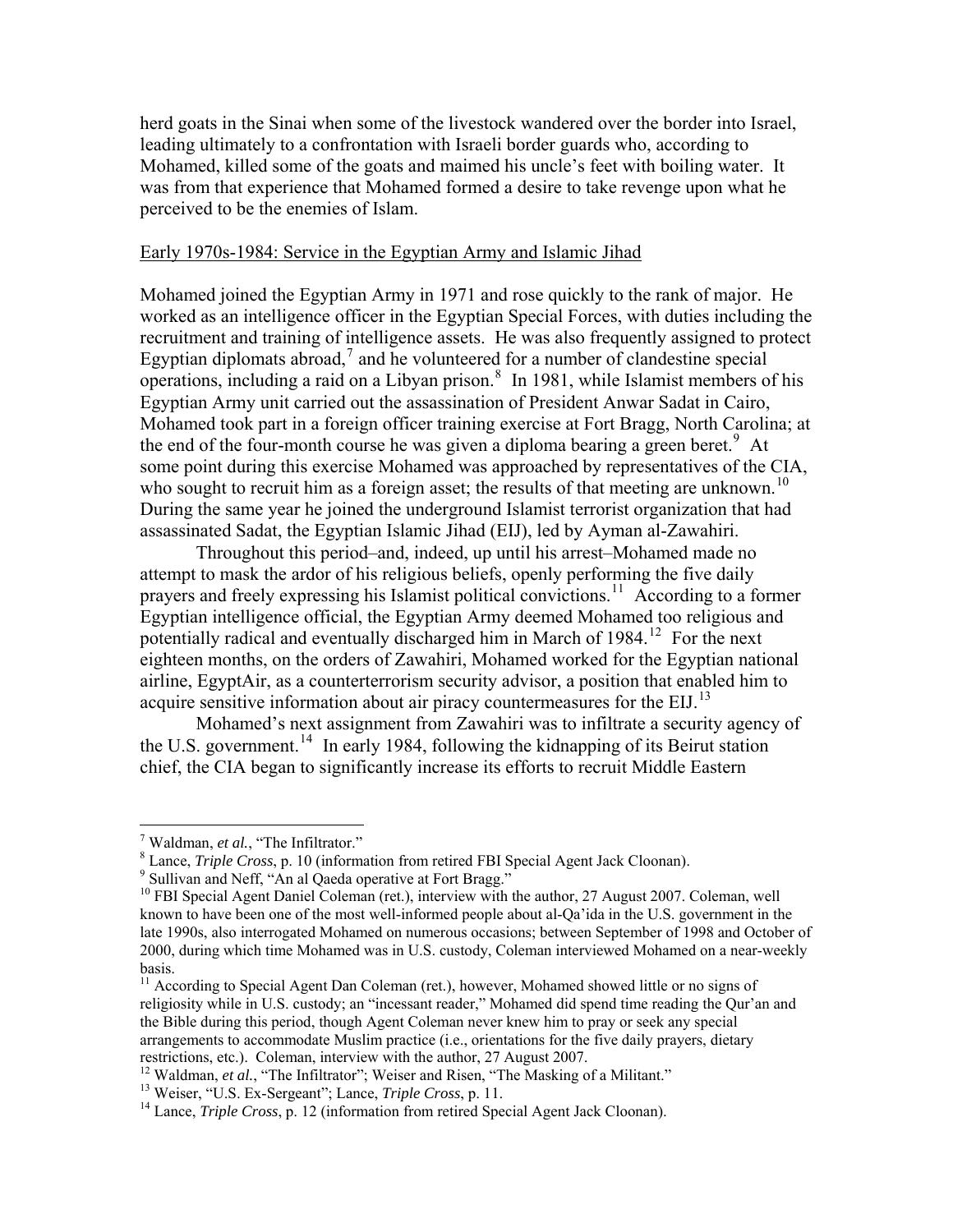assets.<sup>[15](#page-2-0)</sup> Thus, when Mohamed – who had already been contacted by the CIA while at Fort Bragg in 1981 – approached the Cairo office of the CIA offering his services, the Cairo station chief sent out an Agency-wide cable to see if there were any operations into which Mohamed could be inserted. The Bonn station responded, and Mohamed wa s sent to Hamburg, Germany, to assist with an operation that attempted to infiltrate a Hezbollah-linked mosque there run by a certain Imam Mohtashemi. He was not subjected to a polygraph.<sup>[16](#page-2-1)</sup> Reporters at various news agencies were later told by asset there, the Agency quickly learned of his betrayal and dropped him.<sup>[17](#page-2-2)</sup> These sources well not to allow him entry.<sup>[18](#page-2-3)</sup> Mohamed *was* allowed entry, however, and moved to the the country was made possible by "clandestine CIA sponsorship."<sup>[20](#page-2-5)</sup> Given that the CIA experience with Mohamed in Hamburg did not decisively end the Agency's relationship anonymous sources in the CIA that Mohamed had immediately announced himself as a CIA plant to people at the Hamburg mosque but, due to the presence of an additional CIA also indicate that Mohamed was subsequently placed on a State Department watch list intended to bar him from entering the United States. When it learned that Mohamed was seeking a visa in 1985, the CIA says that it warned other federal agencies at that time as U.S. in September of [19](#page-2-4)85.<sup>19</sup> According to a 1995 Boston Globe report, his entry into would approach Mohamed on at least one further occasion, it is clear that their with him.

#### 1985-1989: Service in the United States Army

 $\overline{a}$ 

In early September of 1985, Mohamed boarded a TWA flight from Athens to New York, Clara and sought employment in the burgeoning technology sector of Silicon Valley. He the last leg of his journey to the U.S. Seated next to him on the plane was Linda Lee Sanchez, a medical technician from Santa Clara, California, a single woman about ten years older than Mohamed. Six weeks later the two were married at the Chapel of the Bells in Reno, Nevada. Mohamed subsequently moved in to Sanchez' condo in Santa got temporary work as a security guard at a computer company and made an abortive attempt at starting a home computer company of his own. By the summer of 1986,

<span id="page-2-0"></span><sup>&</sup>lt;sup>15</sup> Weiser and Risen, "The Masking of a Militant." William Buckley, the CIA station chief kidnapped by Hezbollah in March of 1984, died in captivity the following year.

<span id="page-2-1"></span><sup>&</sup>lt;sup>16</sup> Weiser and Risen, "The Masking of a Militant"; Lance, *Triple Cross*, pp. 15f. (information from retired Special Agent Jack Cloonan).

<span id="page-2-2"></span> $17$  Neff and Sullivan, "Al-Qaeda terrorist duped FBI, army"; Weiser and Risen, "The Masking of a Militant"; Jack Cloonan, quoted in Lance, *Triple Cross*, p. 16.<br><sup>18</sup> Weiser and Risen, "The Masking of a Militant"; Williams and McCormick, "Al Qaeda terrorist worked

<span id="page-2-3"></span>with FBI." See also the entry for September 1985 in Cooperative Research, "Profile: Ali Mohamed." Weiser, "U.S. Ex-Sergeant."

<span id="page-2-5"></span><span id="page-2-4"></span><sup>&</sup>lt;sup>20</sup> Quinn-Judge and Sennott, "Figure Cited in Terrorism Case"; citing otherwise un-identified "senior officials" of the U.S. government, the report stated that Mohamed was given a visa waiver under a "little known visa waiver program that allows the CIA and other security agencies to bring valuable agents into the country, bypassing the usual immigration formalities." While perhaps "little known," this authority was granted to the Director of National Intelligence by the Central Intelligence Agency Act of 1949 and codified in 50 U.S.C. §403h, which states that if "the admission of a particular alien into the United States for permanent residence is in the interest of national security or essential to the furtherance of the national intelligence mission, such alien and his immediate family shall be admitted to the United States for permanent residence without regard to their inadmissibility under the immigration or any other laws and regulations…." Thanks to Dan Coleman for directing me to this federal law.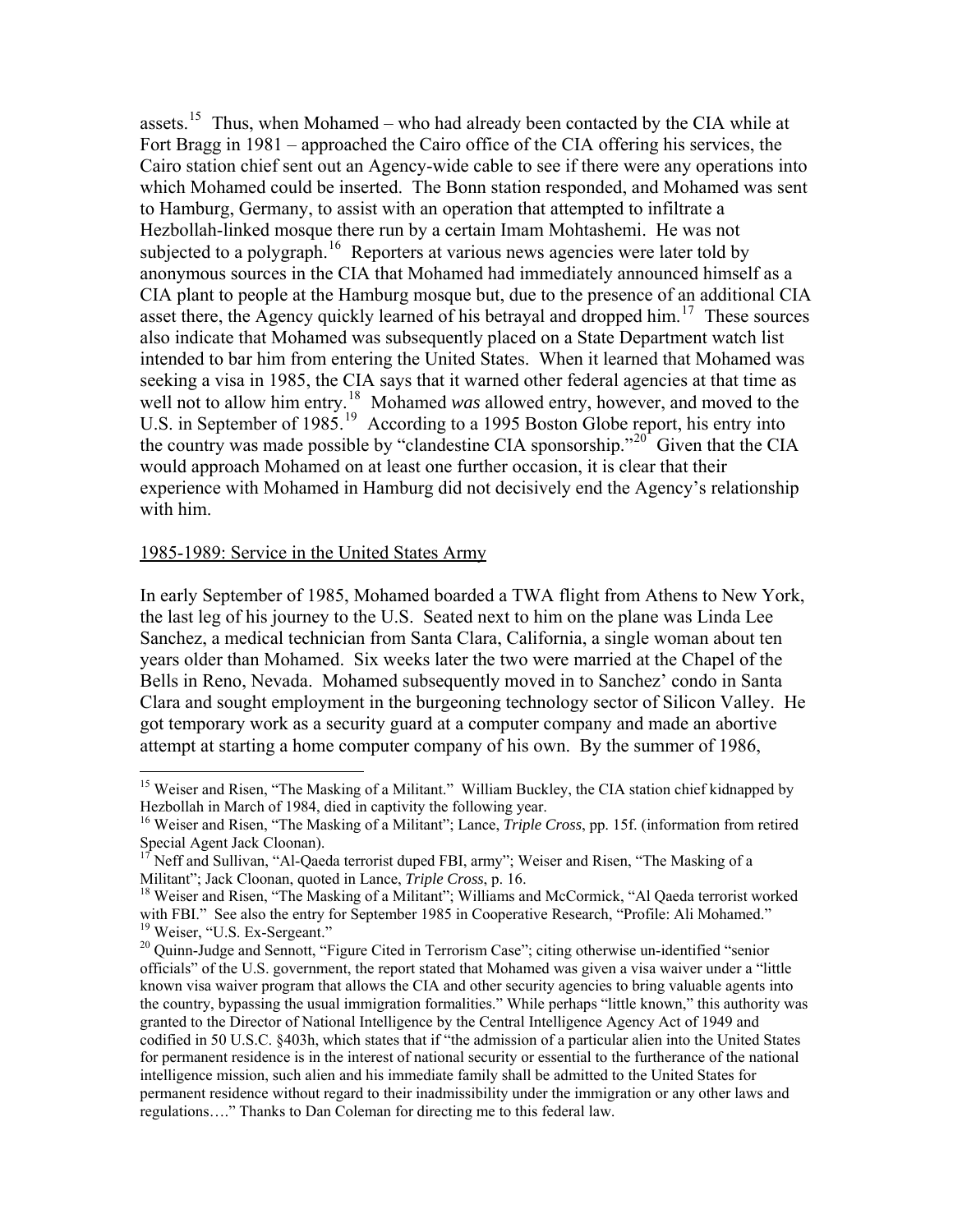Mohamed had applied for naturalized citizenship and was attending citizenship class es, while frequently taking short trips to South Asia to support the work of the EIJ there. He also made contacts with the local Muslim community and began during this period his collaborative operational relationship with Khalid Abu al-Dhahab, a fellow member of the EIJ who moved to Santa Clara in 1987.<sup>[21](#page-3-0)</sup>

On August 15, 1986, Mohamed, still a resident alien, enlisted in the U.S. Army at thirty-four year old former Egyptian Special Forces major outperformed the other recruits for the two-mile run, which he did in under ten minutes.<sup>[24](#page-3-3)</sup> He went through jump school Bragg, North Carolina, where he had trained as a foreign officer several years before, and appeared in a series of training videos for the Special Warfare Center, frankly offering his a recruiting station in Oakland, using the name Ali Aboualacoud Mohamed. He did his basic training in A Company of the  $\overline{4}^{th}$  Battalion at Fort Jackson, South Carolina.<sup>[22](#page-3-1)</sup> The and was given an Army Achievement Medal.<sup>[23](#page-3-2)</sup> He may even have set an Army record and qualified as an expert marksman on the M-16, rising quickly to the rank of E-4. Mohamed was then surprisingly posted to the Special Operations Command at Fort was promoted to the rank of supply sergeant to the Fifth Special Forces Group.<sup>[25](#page-3-4)</sup> Soon thereafter he was recruited by Lt. Colonel Steve Neely to provide classes on the Middle East to students at the John F. Kennedy Special Warfare Center.<sup>[26](#page-3-5)</sup> In early 1989, he militant Islamist perspective in round-table discussion forums on Middle Eastern issues.<sup>[27](#page-3-6)</sup> Ali Mohamed, a man who had sworn allegiance to Ayman al-Zawahiri, was now serving in uniform alongside members of the Special Forces who would just three years later be deployed to hunt down al-Qa'ida in Afghanistan.

At some point while stationed at Fort Bragg Mohamed expressed interest to his superiors in doing intelligence work; a CIA representative posted there met with

(http://www.tioh.hqda.pentagon.mil/Awards/ARCOM1.html).<br><sup>24</sup> According to FBI Special Agent Cloonan (ret.), *apud* Lance, *Triple Cross*, p. 33.

<span id="page-3-0"></span><sup>&</sup>lt;sup>21</sup> His name is often spelled Abu'l-Dahab as well. See the articles by Williams and McCormick listed in the sources, below. Mohamed met Abu al-Dhahab in Egypt in 1984, when both of them were members of the Egyptian Army, and convinced him to become a "sleeper" agent in the U.S. In seeking citizenship he married a woman introduced to him by Linda Sanchez, Mohamed's wife.

<span id="page-3-1"></span><sup>22 &</sup>quot;Former GI Pleads Guilty"; Service record of Ali Aboualacoud Mohamed, as excerpted in Bergen, *The Osama bin Laden I Know*, p. 103.<br><sup>23</sup> His service records also state that he was awarded an Army Commendation Medal, which is described by

<span id="page-3-2"></span>the Department of Defense as being awarded to a member of the Armed Forces who "distinguished himself/herself by heroism, meritorious achievement or meritorious service."

<span id="page-3-4"></span><span id="page-3-3"></span><sup>&</sup>lt;sup>25</sup> Mohamed's military service record, *apud* Bergen, *The Osama bin Laden I Know*, p. 103, and *U.S.A. v. Omar Abdel Rahman et al.*, S(5) 93 Cr. 181 (MBM), closing remarks of defense attorney Roger Stavis, September 11, 1995, p. 19122, citing Mohamed's service records. Fort Bragg is the headquarters of the U.S. Army Special Operations Command and hosts, among other special forces, the elite anti-terrorism unit known as Delta Force.

<span id="page-3-5"></span> $26$  Colonel Norvell DeAtkine (ret.), who worked at the JFK Special Warfare Center at the same time as Mohamed, testified that "we had him [Mohamed] do cross-cultural lectures for soldiers who were deploying to the Middle East, on basically how to work with Arabs" (*U.S.A. v. Omar Abdel Rahman et al.*, S(5) 93 Cr. 181 (MBM), testimony of Colonel Norvell Bonds DeAtkine, July 13, 1995, p. 14181)

<span id="page-3-6"></span> $27$  According to the testimony of Col. DeAtkine, who was involved in the making of these training videos, the tapes were never used for instructional purposes at the Center, Col. DeAtkine having deemed them "too boring" (*U.S.A. v. Omar Abdel Rahman et al.*, S(5) 93 Cr. 181 (MBM), testimony of Colonel Norvell Bonds DeAtkine, July 13, 1995, p. 14171). Portions of one of the videos can be seen in the National Geographic documentary *Triple Cross*; a partial transcript of Mohamed's statements in one of the videos is provided in Berger, *Ali Mohamed*, pp. 63ff.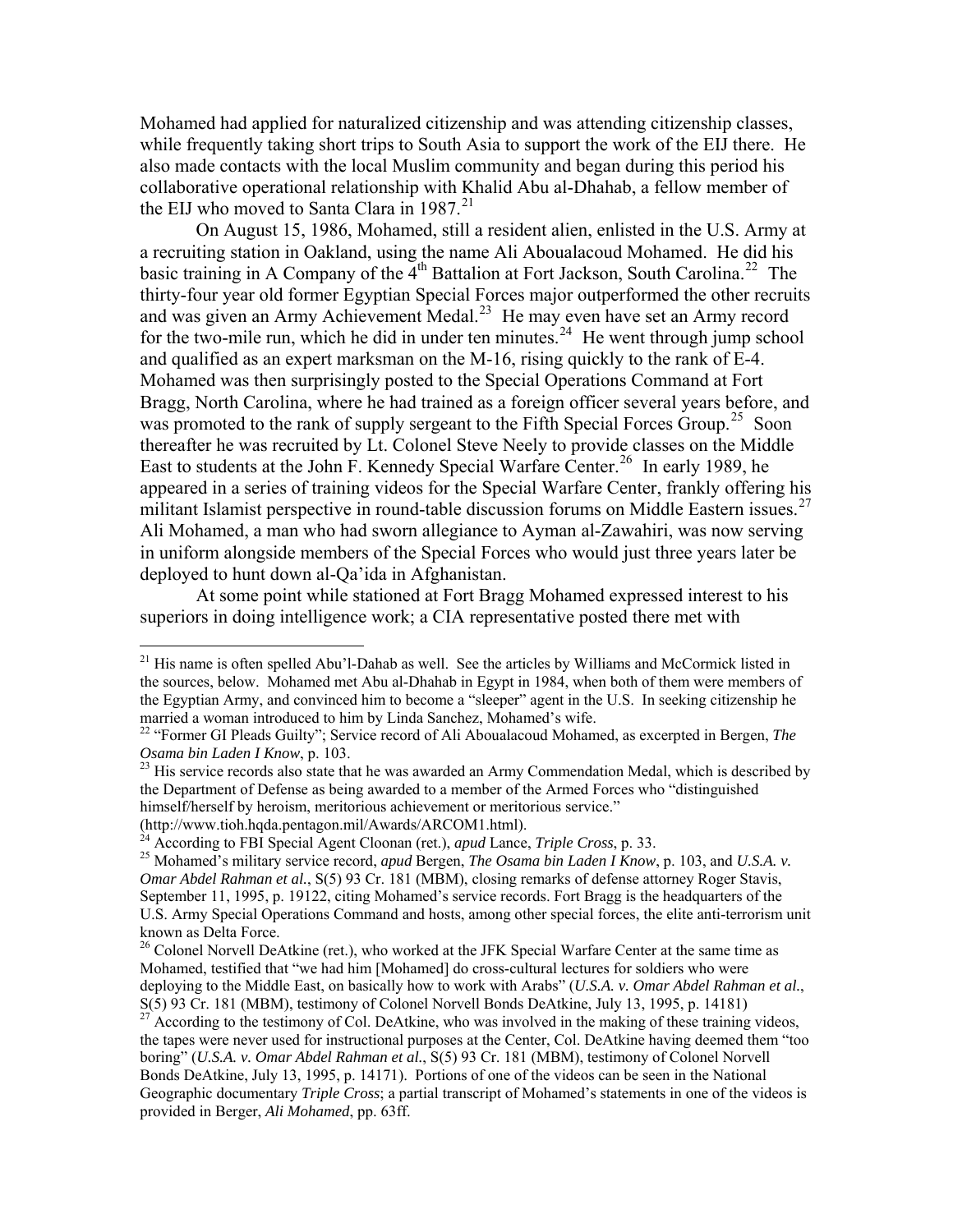Mohamed for about an hour and afterwards joked with an Army officer that Mohamed may have already been a "spook."<sup>[28](#page-4-0)</sup> Though there is no available evidence that the CIA engaged Mohamed as an asset at this time, his friends in the Muslim community back in California were under the impression that he was working for the Agency during this period in connection with the anti-Soviet jihad in Afghanistan.<sup>[29](#page-4-1)</sup>

[uniform of a U.S. Army sergeant. He was sent with the Special F](#page-4-1)orces to take part in a biennial joint training exercise in Egypt run by U.S. Central Command known as returning to his native soil in the uniform of a foreign government was viewed by the Egyptians as a treasonous act, and Mohamed was hurriedly sent back to North Carolina  [In the summer of 1988 Mohamed returned briefly to Egypt, this time in the](#page-4-1)  Operation Bright Star.<sup>[30](#page-4-2)</sup> As Mohamed had been an officer in the Egyptian Army, by his American superiors after only three days.<sup>[31](#page-4-3)</sup>

[commanding officer at Fort Bragg, learned that Mo](#page-4-3)hamed intended to use a requested leave to travel to Afghanistan and fight Soviet troops there.<sup>[32](#page-4-4)</sup> Mohamed had earlier contacted Mustafa Shalabi, who was at that time running the Al-Kifah Refugee Services Center in Brooklyn, New York,<sup>[33](#page-4-5)</sup> and the latter transmitted a request from the mujahidin command, but never heard anything back.<sup>[35](#page-4-7)</sup> Mohamed prepared a military plan before he left and actually submitted it to his colleagues for discussion. He also asked Captain  [Later that same year, Lieutenant Colonel Robert Anderson, Mohamed's](#page-4-3)  in Afghanistan that Mohamed come and provide military training.<sup>[34](#page-4-6)</sup> His leave papers indicated he was simply going to Paris and were therefore approved, but Anderson confronted Mohamed and ordered him not to go to Afghanistan. After Mohamed left Anderson prepared an intelligence report on Mohamed and sent it up the chain of Michael Asimos for unclassified maps of Afghanistan, which Mohamed claims he passed on to the mujahidin leader Ahmad Shah Massoud once he was in country.<sup>[36](#page-4-8)</sup> After

1

<span id="page-4-0"></span> $^{28}$  Weiser and Risen, "The Masking of a Militant." ("Spook" is slang for a foreign espionage agent.) The un-named Army officer quoted in the article says that his response to this was that, "I just kind of laughed. How ridiculous that this guy [Mohamed] could possibly be a spook matriculating in this sort of bastion of special operations activity."

<span id="page-4-1"></span>article as saying that, "Everyone in the community knew he was working as a liaison between the CIA and Waldman, *et al.*, "The Infiltrator"; Dr. Ali Zaki, a close friend of Mohamed at that time, is quoted in the the Afghan cause...."

<span id="page-4-2"></span>as 78,000 troops from as many as seventeen countries.  $30 \text{ In } 1988$  Bright Star was a bilateral, American-Egyptian military exercise; it currently involves as many

<span id="page-4-3"></span> $31$  Daniel Coleman, interview with the author, 27 August 2007. It wasn't the only time that an Arab security service would express shock at Mohamed's presence in the U.S. Special Forces; according to FBI Special Agent Jack Cloonan, a Jordanian military officer who visited the JFK Special Warfare Center during Mohamed's tenure there "was flabbergasted when he saw Ali there" (Lance, *Triple Cross*, p. 45).<br><sup>32</sup> Neff and Sullivan, "Al-Qaeda terrorist duped FBI, Army."

<span id="page-4-5"></span><span id="page-4-4"></span><sup>&</sup>lt;sup>33</sup> The Al-Kifah Center, which included the Al-Farooq Mosque, was at that time "a place of pivotal importance to Operation Cyclone, the American effort to support the mujahedin" (Marshall, "Terror 'Blowback' burns CIA").

<span id="page-4-6"></span><sup>&</sup>lt;sup>34</sup> Miller, *et al., The Cell*, p. 143. According to the 1999 confession of Khalid Abu al-Dhahab, Mohamed first contacted Shalabi in 1987 (Lance, *Triple Cross*, p. 43). The Al-Kifah Refugee Center was a hub in the EIJ's network in the U.S.

<span id="page-4-7"></span>submitted a second report, also unanswered. Lt. Col. Neely also submitted a report about Mohamed's insubordinate Afghanistan trip, and likewise got no response (Miller, *et al., The Cell*, p. 143).<br><sup>36</sup> Neff and Sullivan, "Al-Qaeda terrorist duped FBI, Army"; Lance, *Triple Cross*, p. 43 (information from <sup>35</sup> Neff and Sullivan, "Al-Qaeda terrorist duped FBI, Army." Following Mohamed's return Anderson

<span id="page-4-8"></span>Jack Cloonan).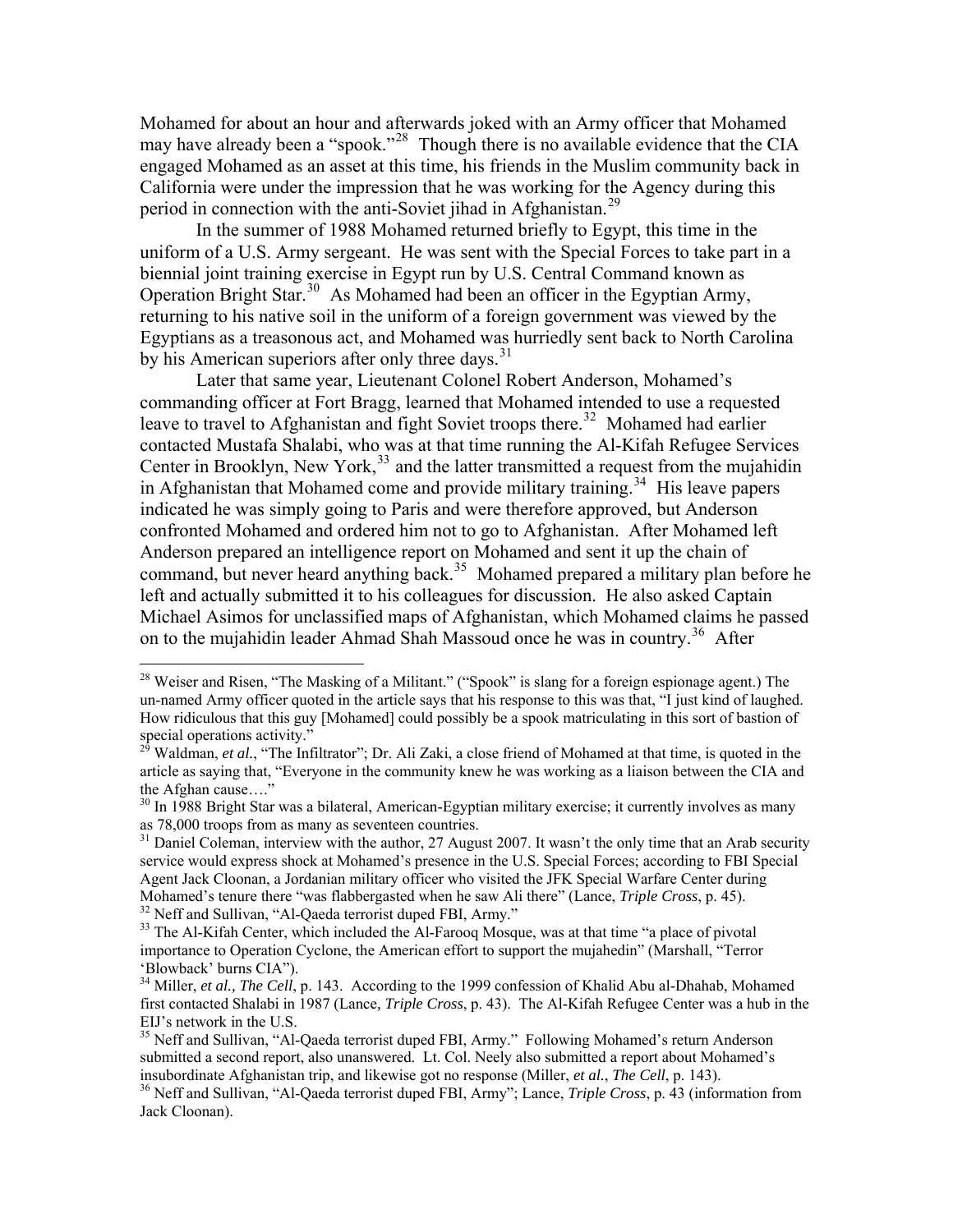spending around a month in Afghanistan, Mohamed returned to Fort Bragg. He'd c learly lost weight and had two Russian belts that he claimed to have taken off the bodies of Soviet soldiers he'd killed; he gave one of the belts to Lt. Col. Anderson as a gift.<sup>[37](#page-5-0)</sup>

weekend trips from Fort Bragg to New Jersey and New York to meet with EIJ members; documents and other sensitive materials that he'd stolen from his Army post.<sup>[38](#page-5-1)</sup> On these Islamiyya; $39$  he stayed at the home of Sayyid Nosair during these trips and went by the Hampton-El, Nidal Ayyad and Ibrahim El-Gabrowny.<sup>[40](#page-5-3)</sup> Mohamed provided initial identification in an apartment on Harrison Avenue in Jersey City, New Jersey, leased to between July 2 and July 23, 1989, the trainee group was followed and surveilled by a unit photographs of the group firing off thousands of rounds, but soon thereafter the New York Office closed its file on the group.<sup>[44](#page-5-7)</sup> One of its members, Sayyid Nosair, would go number of terrorist organizations, in a Manhattan hotel on 5 November 1990; the murder  [Beginning in the spring or early summer of 1989, Mohamed began making](#page-5-0)  his main objectives were to provide military training to an EIJ cell and to pass along trips he would often meet with Mustafa Shalabi at the Al-Kifah office in Brooklyn and with Sheikh Omar Abdel Rahman, the blind leader of the Egyptian al-Jama'a alalias "Abu Omar." The group that he provided training to included Sayyid Nosair, Mahmoud Abouhalima, Khaled Ibrahim, Mohammad Salameh, Clement Rodney military training in areas such as navigation, survival techniques and weapons Abdel Aziz Hassan.<sup>[41](#page-5-4)</sup> Later, the group would meet at the El Salaam Mosque in Jersey City and drive in several cars to a shooting range for training in the use of AK-47s and other weapons.<sup>[42](#page-5-5)</sup> These exercises took place at five different shooting ranges in upstate New York, Connecticut, New Jersey and Pennsylvania.<sup>[43](#page-5-6)</sup> On each of the four Sundays from the Special Operations Group of the FBI's New York Office as they proceeded to the Calverton Shooting Range on Long Island; the FBI secretly took dozens of on to assassinate Rabbi Meir Kahane, a right-wing Israeli politician and founder of a weapon was a .357 Magnum that Noasir had been photographed firing at the Calverton Shooting Range the year before.

In addition to the military training, Mohamed used these trips to pass stolen documents from the JFK Special Warfare Center to his EIJ contacts. Some time in 1989, Sayyid Nosair screened Mohamed's training videos from Fort Bragg at the Al-Kifah

<span id="page-5-0"></span><sup>&</sup>lt;sup>37</sup> Neff and Sullivan, "Al-Qaeda terrorist duped FBI, Army"; Mohamed told both Lt. Col. Anderson and FBI Special Agent Jack Cloonan that he had planned and executed a surprise attack on a unit of Spetsnaz, or Soviet special forces, and had killed many of them (Lance, *Triple Cross*, p. 44).<br><sup>38</sup> Miller, *et al., The Cell*, pp. 143f.; Lance, *Triple Cross*, pp. 47ff.<br><sup>39</sup> According to Miller, *et al., The Cell*, p. 143f., Moh

<span id="page-5-2"></span><span id="page-5-1"></span>Warfare Center that he had renewed his association with Sheikh Omar Abdel Rahman (whom he admitted knowing earlier in Egypt) during these trips.

<span id="page-5-3"></span><sup>40</sup> Lance, *Triple Cross*, pp. 47f. All of these men were part of the cell that carried out the February 1993 bombing of the World Trade Center and planned the so-called "Day of Terror" attacks, which were to include the bombing of the FBI Building in Washington, D.C., the United Nations building and key points of the New York City-area infrastructure. 41 *U.S.A. v. Omar Abdel Rahman et al.*, S(5) 93 Cr. 181 (MBM), testimony of Khaled Ibrahim, July 13,

<span id="page-5-4"></span><sup>1995,</sup> pp. 14241f.

<span id="page-5-5"></span> $42$  Ibid., pp. 14238ff.

<span id="page-5-7"></span><span id="page-5-6"></span><sup>43</sup> Lance, *Triple Cross*, p. 48. 44 Ibid., p. 51.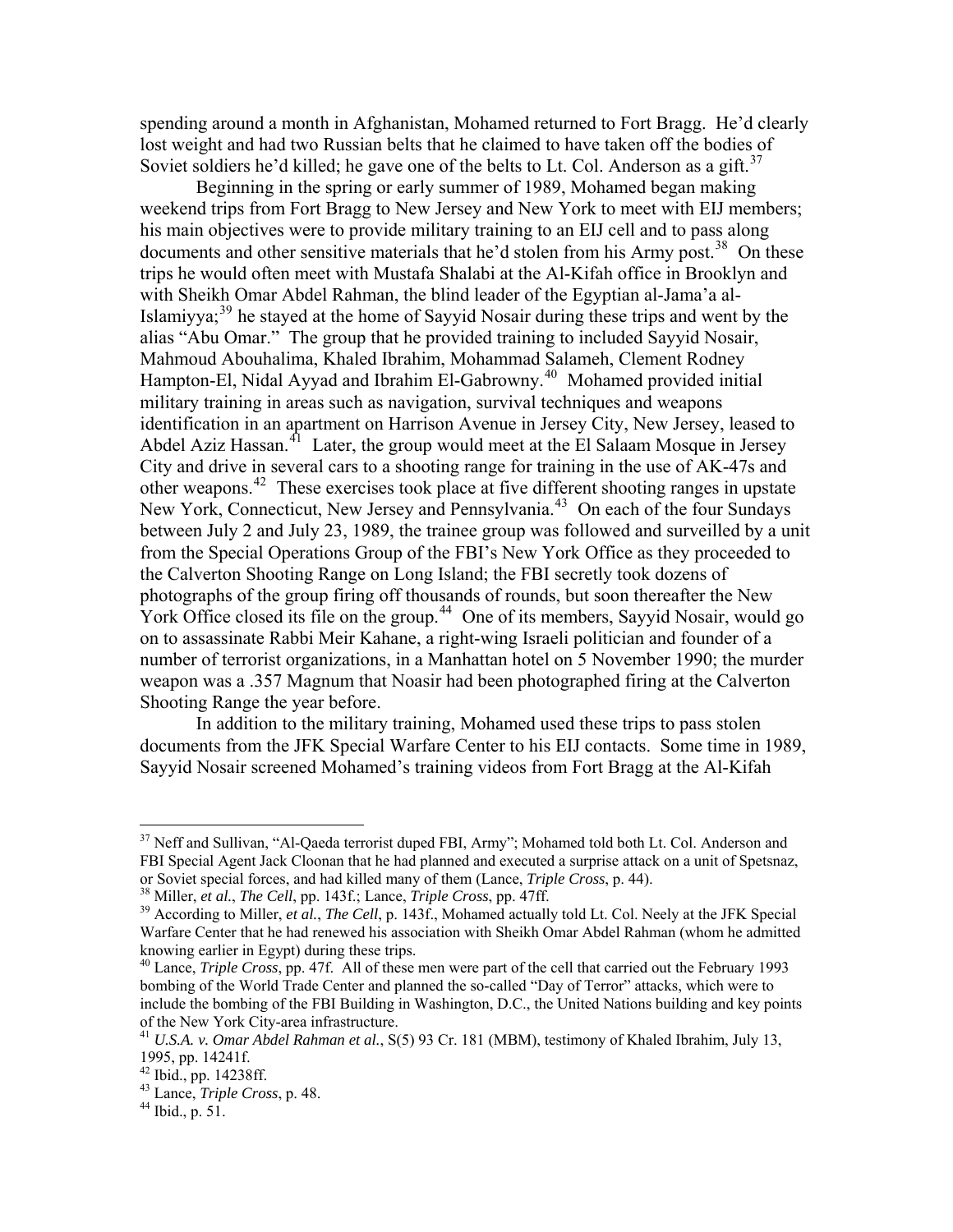Center in Jersey City;<sup>[45](#page-6-0)</sup> Khaled Ibrahim testified that during Mohamed's first visit to the Army, John F. Kennedy Special Warfare Center."<sup>[46](#page-6-1)</sup> Documents stolen by Mohamed and weapons, including assault rifles and antitank weapons; Special Forces special operations Al-Kifah office that summer he left training manuals clearly marked "United States found by police in the home of Sayyid Nosair included operation manuals for various training manuals stamped "TOP SECRET"; ship docking locations for U.S. warships in the Persian Gulf; a Joint Chiefs of Staff (JCS) WARNING ORDER addressed to eight U.S. military command centers, the White House, the DIA, and the U.S. Embassies in Cairo, Khartoum, Mogadishu and Riyadh; and a document identifying the exact location of select Special Forces units on December 5, 1988.<sup>[47](#page-6-2)</sup> Many of these documents have Arabic glosses and notes in Mohamed's handwriting.

Mohamed wasn't simply passing these stolen documents along; he was also using them, along with his extensive training and experience in covert operations, to write the al-Qa'ida training manual entitled "Military Studies in the Jihad Against the Tyrants." Discov ered in a raid on the Manchester, U.K. home of al-Qa'ida leader Anas al-Liby in terror cell to making counterfeit currency.<sup>[48](#page-6-3)</sup> It also provides extensive guidance on living May of 2000, it was written by Mohamed some time in the late 1980s and consists of 180 pages of ideology, anecdote and detailed instructions on everything from setting up a as a "sleeper" agent in a Western country; it is speculated that the 9/11 hijackers used the manual during their stays in the West.<sup>[49](#page-6-4)</sup>

[professional excellence."](#page-6-4)<sup>51</sup> He returned in early November to his wife's condo in Santa [C](#page-6-5)lara, California and remained a member in the U.S. Army Reserves.<sup>[52](#page-6-5)</sup> [Mohamed was honorably discharged from active duty on November 9, 1989.](#page-6-4)<sup>50</sup> [Among the commendations in his file was one for "patriotism, valor, fidelity and](#page-6-4) 

#### [1990-1994: Working with al-Qa'ida's Africa Corps](#page-6-5)

Mohamed's return to California coincided with events rapidly unfolding in South Asia that would eventuate in the formal creation of al-Qa'ida and the attendant merging of Bin Ladin's resources and the networks of Zawahiri's  $\overline{EII}$ .<sup>53</sup> From this point until his 1998 arrest, Mohamed was deeply involved in nearly every major al-Qa'ida enterprise.

<span id="page-6-0"></span><sup>45</sup>*U.S.A. v. Omar Abdel Rahman et al.*, S(5) 93 Cr. 181 (MBM), testimony of Khaled Ibrahim, July 13, 1995, p. 14249.

<span id="page-6-1"></span> $46$  Ibid., p. 14244.

<span id="page-6-2"></span><sup>&</sup>lt;sup>47</sup> U.S.A. v. Omar Abdel Rahman et al., S(5) 93 Cr. 181 (MBM), testimony of Colonel Norvell Bonds DeAtkine, July 13, 1995; Lance, *Triple Cross*, pp. 55f., 545f.

<span id="page-6-3"></span>under May 2000. An excerpt-in-translation of the manual can be found in Berger, *Ali Mohamed*, pp. 317-<sup>48</sup> "Terror Manual is A-B-C Primer for Attackers"; Cooperative Research, "Profile: Ali Mohamed," entry 44.

<span id="page-6-4"></span><sup>&</sup>lt;sup>50</sup> Service records of Ali Mohamed, as cited in *U.S.A. v. Omar Abdel Rahman et al.*, S(5) 93 Cr. 181 <sup>49</sup> "Terror Manual is A-B-C Primer for Attackers"; Moutot, "Chilling manual for holy warriors."<br><sup>50</sup> Service records of Ali Mohamed, as cited in *U.S.A. v. Omar Abdel Rahman et al.*, S(5) 93 Cr. 1

<span id="page-6-5"></span><sup>(</sup>MBM), closing remarks of defense attorney Roger Stavis, September 11, 1995.

 $<sup>51</sup>$  Neff and Sullivan, "Al-Qaeda terrorist duped FBI, Army."</sup>

 $52$  Specifically he was then in the Individual Ready Reserves, so did not attend further training sessions with Reserve forces. Mohamed's former Army commanding officer, Lt. Col. Robert Anderson, told Lance

<sup>(</sup>*Triple Cross*, p. 54) that he intends to seek a reversal of Mohamed's discharge status to "dishonorable." 53 There are many accounts of these events, a particularly lucid example of which can be found in Lawrence Wright, *The Looming Tower*.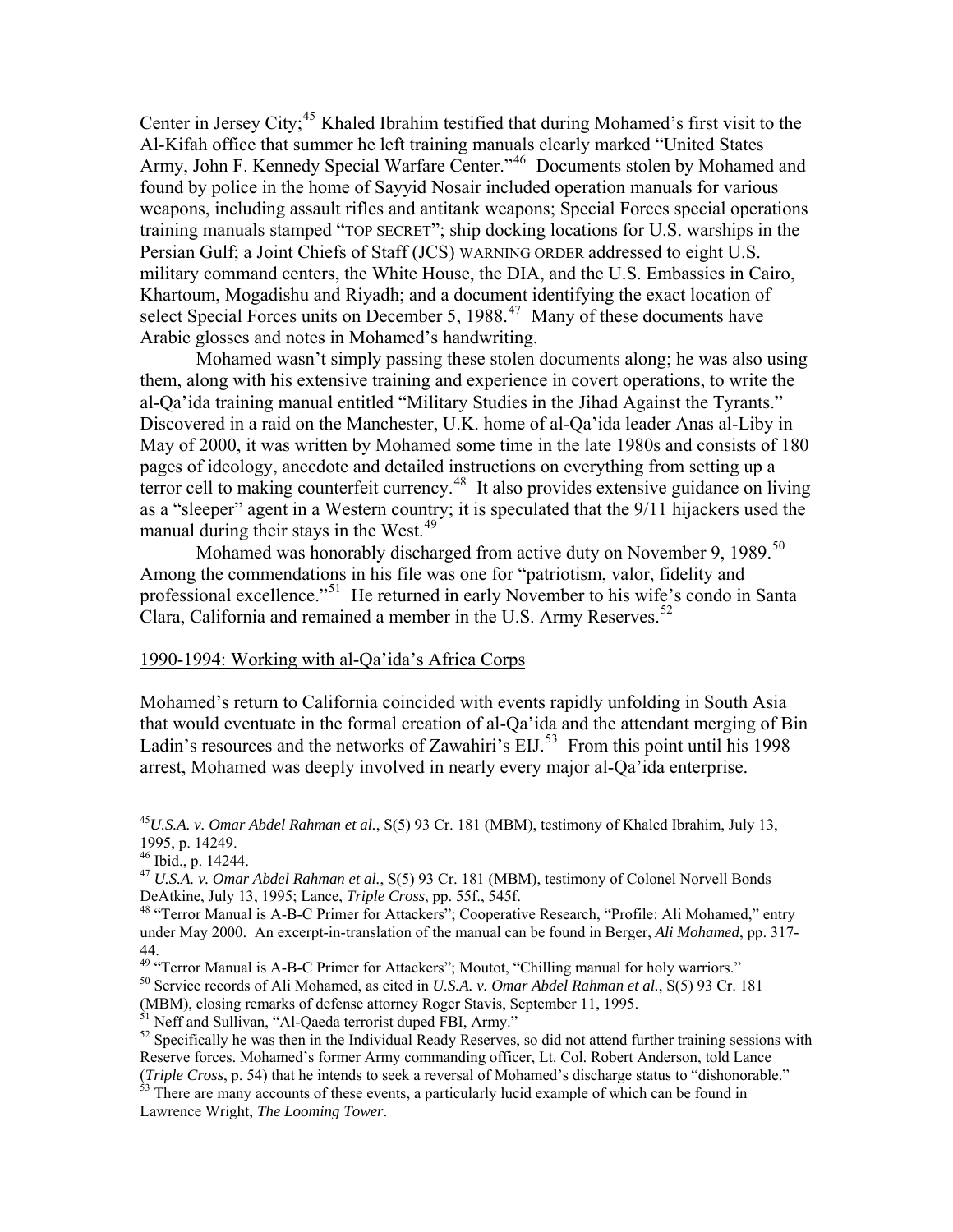Upon his return to Santa Clara, Mohamed got a job as a security guard at the Sylvania plant in Mountain View, and registered a computer consulting firm as a home business; he frequented the An-Noor mosque in Santa Clara.<sup>[54](#page-7-0)</sup> He also began to work together again with Khalid Abu al-Dhahab, who had come to California in 1987 upon being encouraged by Mohamed, "Come to America but be patient. There is a bigger plan."[55](#page-7-1) Abu al-Dhahab established an EIJ (subsequently al-Qa'ida) communications hub in his apartment in Santa Clara, patching calls between leaders in Egypt and operatives all over the world and sending money, passports and forged documents to various points in the global jihadi network.<sup>[56](#page-7-2)</sup> Upon Mohamed's discharge and return to California, Abu al-Dhahab's communications and money-and-document transfer station increased its activities significantly. Abu al-Dhahab sent thousands of dollars given to him by Mohamed, which Abu al-Dhahab claimed came ultimately from Bin Ladin, to various parts of the world.<sup>[57](#page-7-3)</sup>

significant source or sources of unknown income, probably from al-Qa'ida. His salary from the Army would have been less than twenty thousand dollars a year, yet he owed There are other indications that, beginning in 1989, Mohamed began to have a the IRS \$10,500 for the 1988 and 1989 tax years, and didn't repay the debt for another five years.[58](#page-7-4) Such a tax burden proves that he was *reporting to the IRS* an income many times greater than what he received in Army Reserve benefits and part-time security guard work.

In 1990, Mohamed sent Abu al-Dhahab–who had earlier taken lessons at a flight school in operating gliders and helicopters–to Afghanistan to provide flight training at a camp there. He was in Afghanistan for four months.<sup>[59](#page-7-5)</sup> Abu al-Dhahab returned with a for the jihad. $^{60}$  $^{60}$  $^{60}$  Bin Ladin was particularly keen to get access to U.S. passports and other new task for the Santa Clara duo: recruit naturalized citizens of Middle Eastern descent identity documents.<sup>[61](#page-7-7)</sup> Over the next two years, Mohamed would frequently travel to South Asia to provide a wide range of military training at several al-Qa'ida camps in Afghanistan and "guest houses" in Pakistan.

Also in 1990, Mohamed began his efforts to infiltrate the FBI. He applied to the FBI offices in Charlotte, North Carolina, and San Francisco for a job as a translator;

<span id="page-7-4"></span><span id="page-7-3"></span> $^{57}$  Martin and Berens, "Terrorists evolved in U.S."<br><sup>58</sup> Lance, *Triple Cross*, p. 54.

1

<span id="page-7-6"></span>60 Williams, "Bin Laden's Bay Area recruiter."

<span id="page-7-0"></span><sup>54</sup> Williams and McCormick, "Bin Laden's Man in Silicon Valley"; Williams and McCormick, "Top bin Laden aide toured state."

<span id="page-7-1"></span><sup>55</sup> Martin and Berens, "Terrorists evolved in U.S."

<span id="page-7-2"></span><sup>56</sup> Williams, "Bin Laden's Bay Area recruiter"; Martin and Berens, "Terrorists evolved in U.S."; Williams and McCormick, "Ex-Silicon valley resident plotted embassy attacks." Abu al-Dhahab was arrested in Cairo in 1998 and his confession and statements at his 1999 trial, at which he was sentenced to 15 years in Egyptian prison, provided much of the information for these news reports.

<span id="page-7-5"></span><sup>&</sup>lt;sup>59</sup> Sachs and Kifner, "Egyptian Raised Terror Funds in the U.S." A friend remembers Abu al-Dhahab driving a station wagon with a hang glider in back into the An-Noor Mosque parking lot in Santa Clara, saying he intended to take it to Afghanistan; Abu al-Dhahab later testified that there was a (never realized) plot at the time to use gliders to attack Egyptian prisons and free imprisoned EIJ leaders (Williams, "Bin Laden's Bay Area recruiter").

<span id="page-7-7"></span><sup>&</sup>lt;sup>61</sup> At his later trial in Cairo, Abu al-Dhahab claimed that he and Mohamed were able to successfully recruit ten U.S. citizens of Middle Eastern descent during the early 1990s. He also revealed that he and Mohamed travelled to Afghanistan in the mid-1990s to be personally congratulated on this achievement by Bin Ladin; Williams, "Bin Laden's Bay Area recruiter."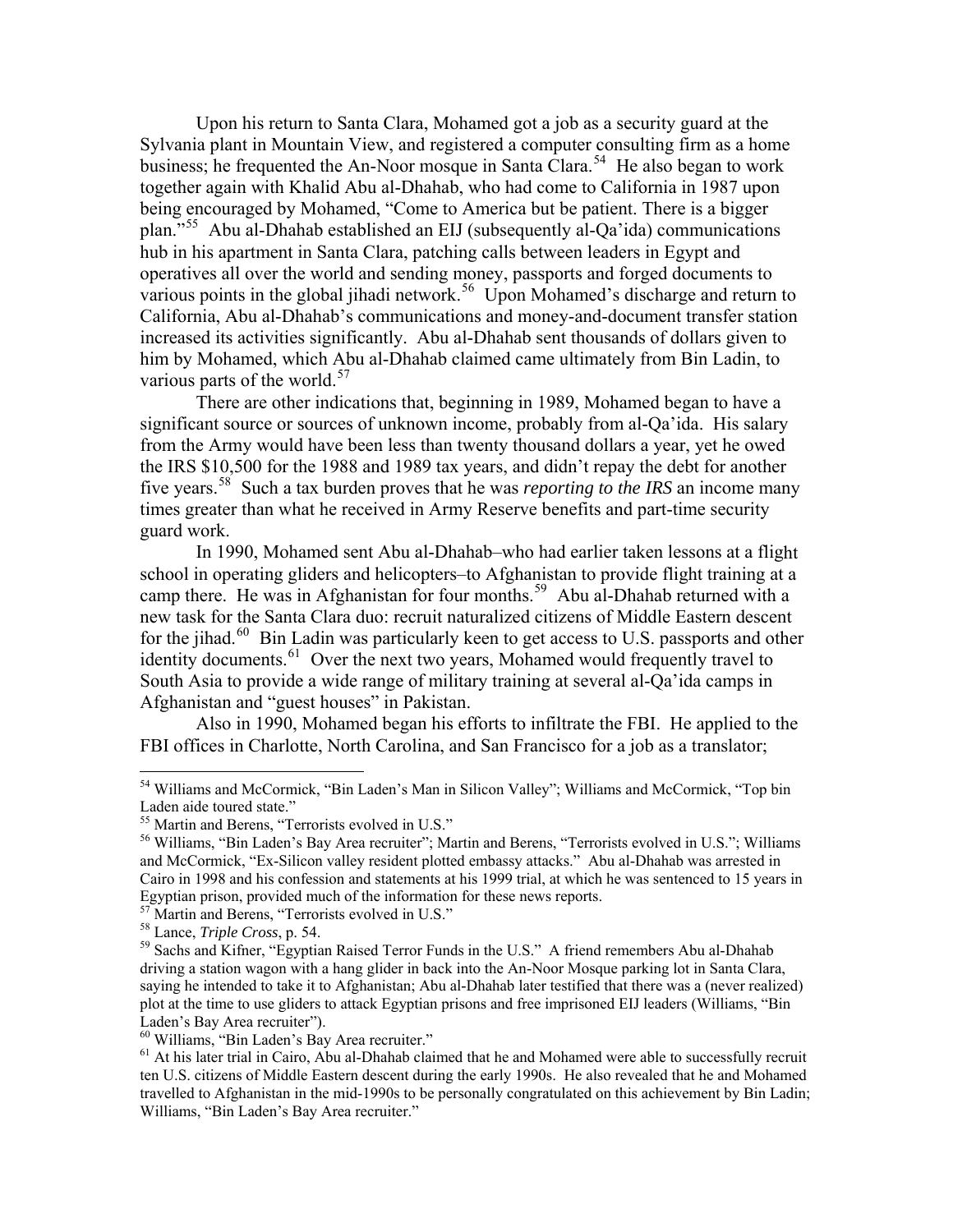though turned down by both offices, at his interview in San Francisco he told the FBI about a local document-forging ring with links to Hamas.  $62$  Thus began Mohamed's relation ship as a criminal informant for the FBI, which would deepen in the following years despite growing evidence of his involvement in Islamist terrorism. One very large body of such evidence was seized from Sayyid Nosair's apartment by the NYPD and the FBI on 6 November 1990, the day after Nosair assassinated Meir Kahane. In the fortyinvestigation proceeded along those lines; the boxes of evidence were impounded and seven boxes of evidence taken from that apartment were dozens of documents that Mohamed had smuggled out of Fort Bragg, including copies of the training video with his picture plainly on the cover. Yet later that day, NYPD chief of detectives Joseph Borelli proclaimed that Nosair had acted as a "lone deranged gunman," and the never even examined until after the 1993 World Trade Center bombing.<sup>[63](#page-8-0)</sup>

internal dispute that had existed since the beginning of al-Qa'ida. Some of the men who had led the mujahidin in Afghanistan against the Soviets in the 1980s were of the opinion that, following the victory over the Soviets, the next battlefield of the jihad should be in Palestine, while others felt the focus should be corrupt regimes in Muslim-majority states. partisans of the two divergent views also existed in New York, the stateside center of the proponent in New York of Bin Ladin's view; as early as 1990 he declared that Shalabi In the spring of 1991, Mohamed was involved in the bloody resolution of an The former camp was represented most prominently by `Abdullah `Azzam, while Bin Ladin favored the latter approach (though he would subsequently identify the West as the primary target of jihad). `Azzam's assassination in November of 1989 is thought by some to have been engineered by Bin Ladin because of this very dispute.<sup>[64](#page-8-1)</sup> In any case, jihad. Mustafa Shalabi, with whom Mohamed had frequent contact during his trips to the area from Fort Bragg, was a close associate of `Azzam and shared his views on the primacy of the Palestinian conflict. Sheikh Omar Abdel Rahman, long in outspoken struggle with Shalabi over a host of issues (not least of which was the fact the Shalabi controlled the money coming into Al-Kifah for the anti-Soviet jihad), was the leading was no longer a Muslim.<sup>[65](#page-8-2)</sup> Fearing for his life, Shalabi confided in Mohamed, who contacted Shalabi's family in Egypt. Mohamed drove Shalabi's wife to the airport and saw her onto a flight for Cairo, and represented himself to Shalabi as making plans to secure the latter's escape as well.<sup>[66](#page-8-3)</sup> During the night of February 26, however, while packing his belongings for his departure to Egypt, Shalabi was murdered in his apartment; he was beaten with a bat, stabbed repeatedly and then shot in the head.<sup>[67](#page-8-4)</sup>

1

<span id="page-8-0"></span><sup>&</sup>lt;sup>62</sup> Miller, *et al., The Cell, p.* 144.<br><sup>63</sup> Lance, *Triple Cross*, Ch. 6. Among Mohamed's papers seized in the Nosair apartment raid was one in which explicit mention was made of al-Qa'ida; had it been noticed and translated, it would have given U.S. law enforcement its earliest awareness of the organization, a full six years before it eventually became officially known. Mohamed would give another such opportunity in 1993, during his interview with Special Agent John Zent (see below).<br><sup>64</sup> See Benjamin and Simon, *The Age of Sacred Terror*, pp. 102ff.

<span id="page-8-1"></span>

<sup>&</sup>lt;sup>64</sup> See Benjamin and Simon, *The Age of Sacred Terror*, pp. 102ff.<br><sup>65</sup> Lance, *Triple Cross*, p. 66; Tabor, "Slaying in Brooklyn Linked to Militants." Such a declaration, known as *takfir*, carries the implication that the excommunicant can (and should) be killed with impunity.

<span id="page-8-3"></span><span id="page-8-2"></span>as *takfir*, carries the implication that the excommunicant can (and should) be killed with impunity.<br><sup>66</sup> Jack Cloonan, interview for National Geographic documentary *Triple Cross: Bin Laden's Spy in* America.<br><sup>67</sup> Tabor, "Slaying in Brooklyn Linked to Militants"; JTTF investigator Tommy Corrigan, quoted in Lance,

<span id="page-8-4"></span>Mohamed was called in to be the "fixer" and clean up the apartment after the murder. Dan Coleman, *Triple Cross*, p. 67. Steven Emerson is quoted in Lance, *Triple Cross*, p. 67, stating that he believed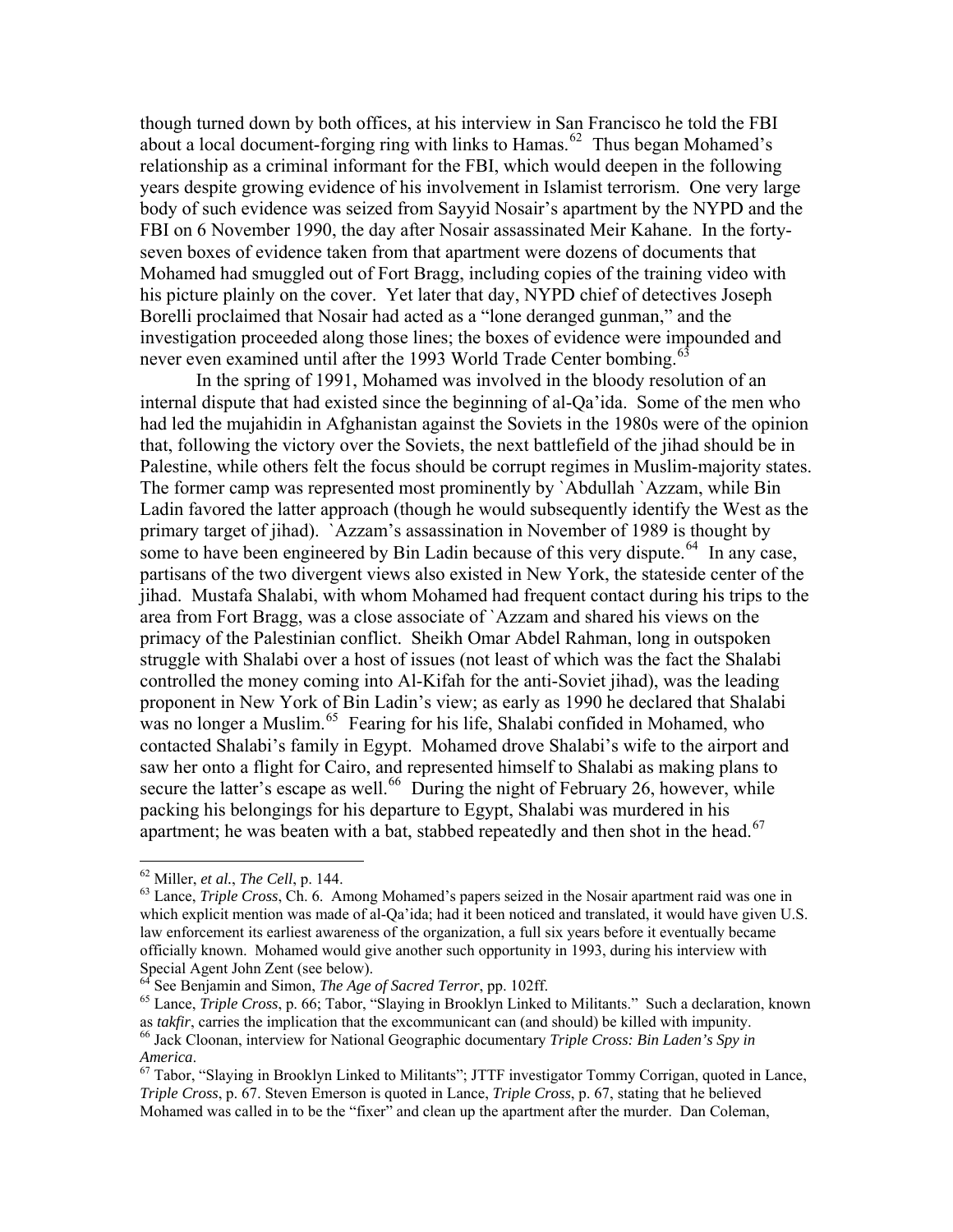Police suspected that the slaying was ordered by Sheikh Abdel Rahman and carr ied out by three of Mohamed's trainees: Rodney Hampton-El, Mahmoud Abouhalima and Mohammed Salameh.<sup>[68](#page-9-0)</sup> The Bin Ladin loyalist Wadih el-Hage, who arrived in New York immediately before the murder took place, took over direction of the Al-Kifah Center in Shalabi's place.<sup>[69](#page-9-1)</sup>

Mohamed's next assignment, in the summer of 1991, was to assist in Bin Ladin's [relocation from Afghanistan](#page-9-1) to Khartoum, Sudan. Ironically, some time in early 1991, and a core group of more than two thousand loyal mujahidin from the Arab world travel to Khartoum from Kabul via Peshawar and Karachi, Pakistan.<sup>[72](#page-9-4)</sup> After providing logistics and security for this huge and costly operation, Mohamed stayed on in Khartoum to assist up cells."<sup> $73$ </sup> He was also apparently commuting back to the U.S. during this period to Bin Ladin had called Shalabi in order to communicate his desire for Mohamed's services in moving his entourage.<sup>[70](#page-9-2)</sup> Mohamed called on two former associates, Essam Hafez Marzouk and Ihab Ali Nawawi, to assist him in the move.<sup>[71](#page-9-3)</sup> Mohamed had Bin Ladin in the establishment of training camps; he also provided training at these camps in "weapons, explosives, kidnapping, urban fighting, counterintelligence" and "how to set recruit operatives for al-Qa'ida at American mosques.<sup>[74](#page-9-6)</sup> From this point on he would work increasingly frequently with al-Qa'ida's Africa Corps.

and explosives at Bin Ladin's camps in Afghanistan and Pakistan during 1991 and '92. Moham ed's wife told acquaintances of theirs that her husband was in Afghanistan at this a neighborhood in Peshawar, Pakistan. Kherchtou remembered Mohamed as "very strict and not gentle," "a severe man, not very observant," who was foul-mouthed and "not a Mohamed also continued to provide training to jihadi volunteers in surveillance time "training people for a man named bin Laden";<sup>[75](#page-9-7)</sup> the latter was virtually unknown in the U.S. at the time, and Linda Sanchez claims not to have had any idea who he was. One of Mohamed's New York-cell trainees, Khaled Ibrahim, testified to "coincidentally" meeting Mohamed at Kennedy International Airport as the latter returned to the U.S. from Pakistan in late 1991 or early 1992; Mohamed stayed a night at Ibrahim's home and then left for California from the Newark Airport.<sup>[76](#page-9-8)</sup> Some time in 1992, L'Houssaine Kherchtou was sent by al-Qa'ida commander Abu Hafs to be trained by Mohamed with a group of students that included Anas al-Liby, Saif al-Liby and other Libyans in an advanced course in surveillance; the training was held in Bin Ladin's house in Hyatabad,

however, points out that the apartment was not in fact "fixed" at all, that it was literally a bloody mess, and that at no point during the investigation of the murder was Mohamed suspected of direct involvement (interview with the author, 27 August 2007).

<span id="page-9-0"></span><sup>&</sup>lt;sup>68</sup> Tabor, "Inquiry into Slaying of Sheik's Confidant Appears Open."

<span id="page-9-1"></span><sup>69</sup> Dan Coleman, interview with the author, 27 August 2007; Benjamin and Simon, *The Age of Sacred Terror*, p. 104.<br><sup>70</sup> Engelberg, "One Man and a Global Web of Violence."<br><sup>71</sup> Lance, *Triple Cross*, p. 123.

<span id="page-9-2"></span>

<span id="page-9-4"></span><span id="page-9-3"></span><sup>&</sup>lt;sup>72</sup> Weiser, "Informer's Part in Terror Case is Detailed."

<span id="page-9-5"></span><sup>73</sup> Engelberg, "One Man and a Global Web of Violence."

<span id="page-9-6"></span><sup>74</sup> Weiser and Risen, "The Masking of a Militant."

<span id="page-9-7"></span><sup>75</sup> Williams and McCormick, "Bin Laden's Man in Silicon Valley."

<span id="page-9-8"></span><sup>76</sup> *U.S.A. v. Omar Abdel Rahman et al.*, S(5) 93 Cr. 181 (MBM), testimony of Khaled Ibrahim, July 13, 1995, pp. 14281ff.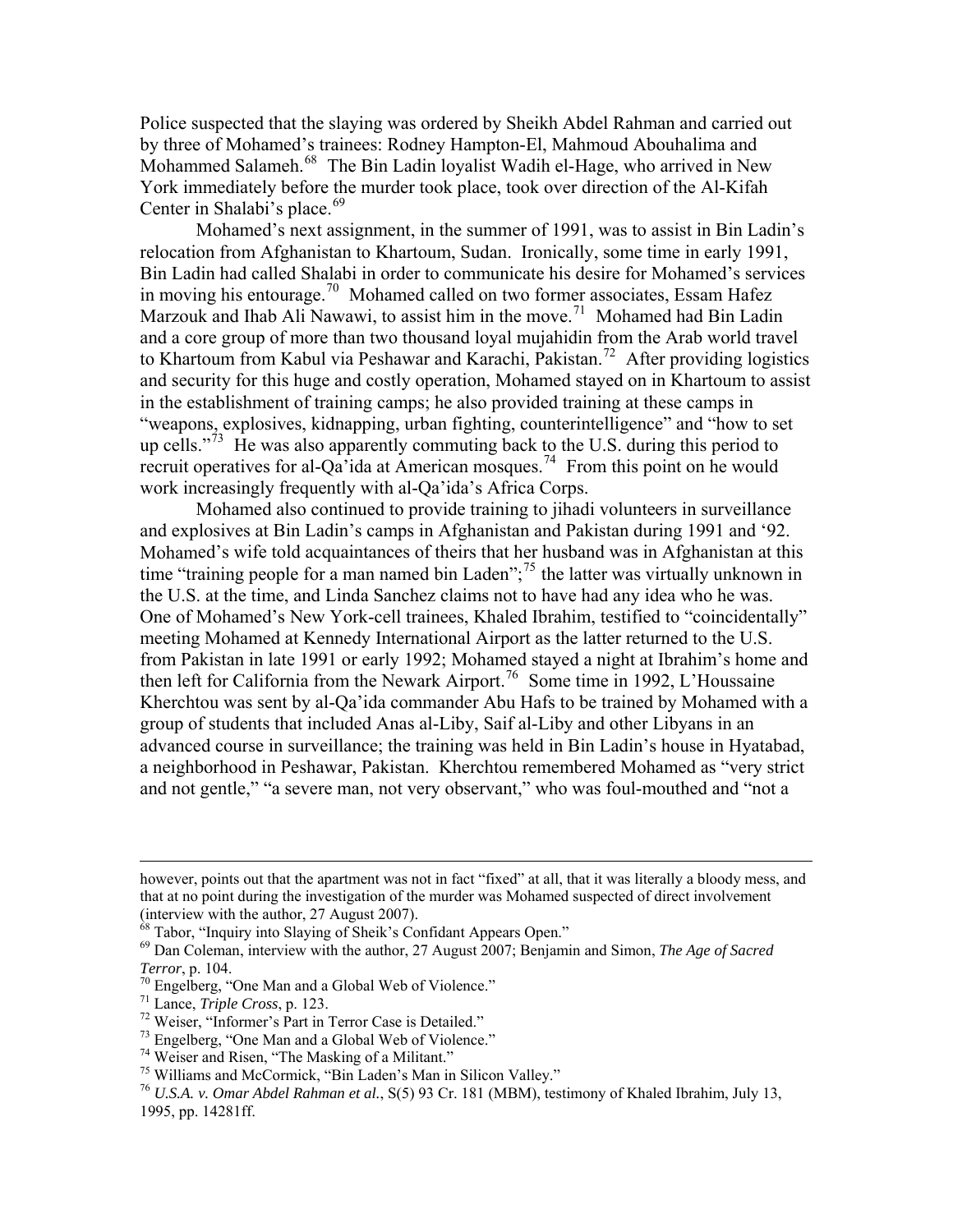good practitioner of Islam."[77](#page-10-0) Mohamed used various aliases during the two-week training, including Bakhbola, Bili Bili and Haydara, and was assisted by a fellow-Egyptian trainer named Adnan.<sup>[78](#page-10-1)</sup> Mohamed proceeded from this training to provide another course at the Jihad Wal camp in Afghanistan.<sup>[79](#page-10-2)</sup> In around September of 1992, Khaled Ibrahim saw Mohamed at Khaldan, an al-Qa'ida training camp near Khost , Afghanistan, training al-Qa'ida's senior leadership. Among the areas of instruction w as the use of Stinger missiles. Mohamed was there for three or four weeks and used the alias Abu Osama.<sup>[80](#page-10-3)</sup> At his plea hearing, Mohamed admitted to having provided military various kinds to virtually the entire al-Qa'ida leadership structure, including Bin Ladin, and explosives training for al-Qa'ida in Afghanistan in 1992, and listed among his trainees `Abdullah Muhammad Fazul (aka Harun Fazul) and Abu Jihad.<sup>[81](#page-10-4)</sup> Over the course of numerous trips to South Asia during the 1990s Mohamed provided training of Zawahiri, Abu Ubaydah al-Banshiri and Muhammad Atef. $82$ 

[at Zahir Shah's villa in northern Rome.](#page-10-5)<sup>83</sup> After the unsuccessful assassination attempt, Moham ed was sent to Italy to investigate. He collected articles from Italian newspapers [In November of 1991, an attacker connected to al-Qa'ida and masquerading as a](#page-10-5)  [journalist stabbed Mohammad Zahir Shah, the former king of Afghanistan, in the throat](#page-10-5)  about the incident and brought them to L'Houssaine Kherchtou in Nairobi to be translated.<sup>[84](#page-10-6)</sup>

[Ubaydah al-B](#page-10-6)anshiri was the leader of the cell; Khalid al-Fawwaz set up their Nairobi offices; and Mohamed worked with Wadih el-Hage in establishing a charity front and several local businesses to generate income, including a car business. Mohamed and elwhich was also the location for meetings between Mohamed, el-Hage, Abu Hafs and Abu [Beginning in 1992, Mohamed was tasked with helping to set up the al-Qa'ida cell](#page-10-6) [in Nairobi, Kenya, that would bomb the U.S. Embassy there six years later. Abu](#page-10-6) Hage forged and otherwise procured identity documents in el-Hage's Nairobi home, Ubaydah.<sup>[85](#page-10-7)</sup> Mohamed also traded in diamonds and Tanzanite and helped import trucks for the cell's use.<sup>[86](#page-10-8)</sup>

<span id="page-10-0"></span> $77$  Taken alongside Dan Coleman's observation that Mohamed was not outwardly pious while in U.S. custody, this testimony indicates that those who saw a deep religiosity in Mohamed may only have been seeing what he wanted them to see.

<span id="page-10-1"></span><sup>78</sup> *United States of America v. Usama Bin Laden et al.*, S(7) 98 Cr. 1023, S.D.N.Y., testimony of L'Houssaine Kherchtou, February 21, 2001, pp. 1139ff.

<span id="page-10-3"></span><span id="page-10-2"></span> $79$  Ibid., p. 1149.

<sup>&</sup>lt;sup>80</sup> U.S.A. v. Omar Abdel Rahman et al., S(5) 93 Cr. 181 (MBM), testimony of Khaled Ibrahim, July 13, 1995, pp. 14291-14293; *United States of America v. Ali Mohamed*, S(7) 98 Cr. 1023, S.D.N.Y., Sealed Complaint, September 1998, affidavit of Special Agent Daniel Coleman (hereafter "Coleman Affidavit"), p. 6.

<span id="page-10-4"></span><sup>0,</sup>  <sup>81</sup> *United States of America v. Ali Mohamed*, S(7) 98 Cr. 1023, S.D.N.Y., Plea Hearing, October 20, 200 p. 26.

<span id="page-10-5"></span>tement of Patrick J. Fitzgerald United States Attorney Northern District of Illinois Before the *Mohamed*, p. 348. <sup>82</sup> ''Sta National Commission on Terrorist Attacks upon the United States," June 16, 2004, *apud* Berger, *Ali* 

<span id="page-10-6"></span><sup>83</sup> Cowell, "Afghan's Ex-King Stabbed in Rome."

<sup>84</sup> *United States of America v. Usama Bin Laden et al.*, S(7) 98 Cr. 1023, S.D.N.Y., remarks of Patrick Fitzgerald, 1152.

<span id="page-10-7"></span><sup>&</sup>lt;sup>85</sup> United States of America v. Ali Mohamed, S(7) 98 Cr. 1023, S.D.N.Y., Plea Hearing, October 20, 2000, p. 26.

<span id="page-10-8"></span>vit, p. 10. <sup>86</sup> Coleman Affida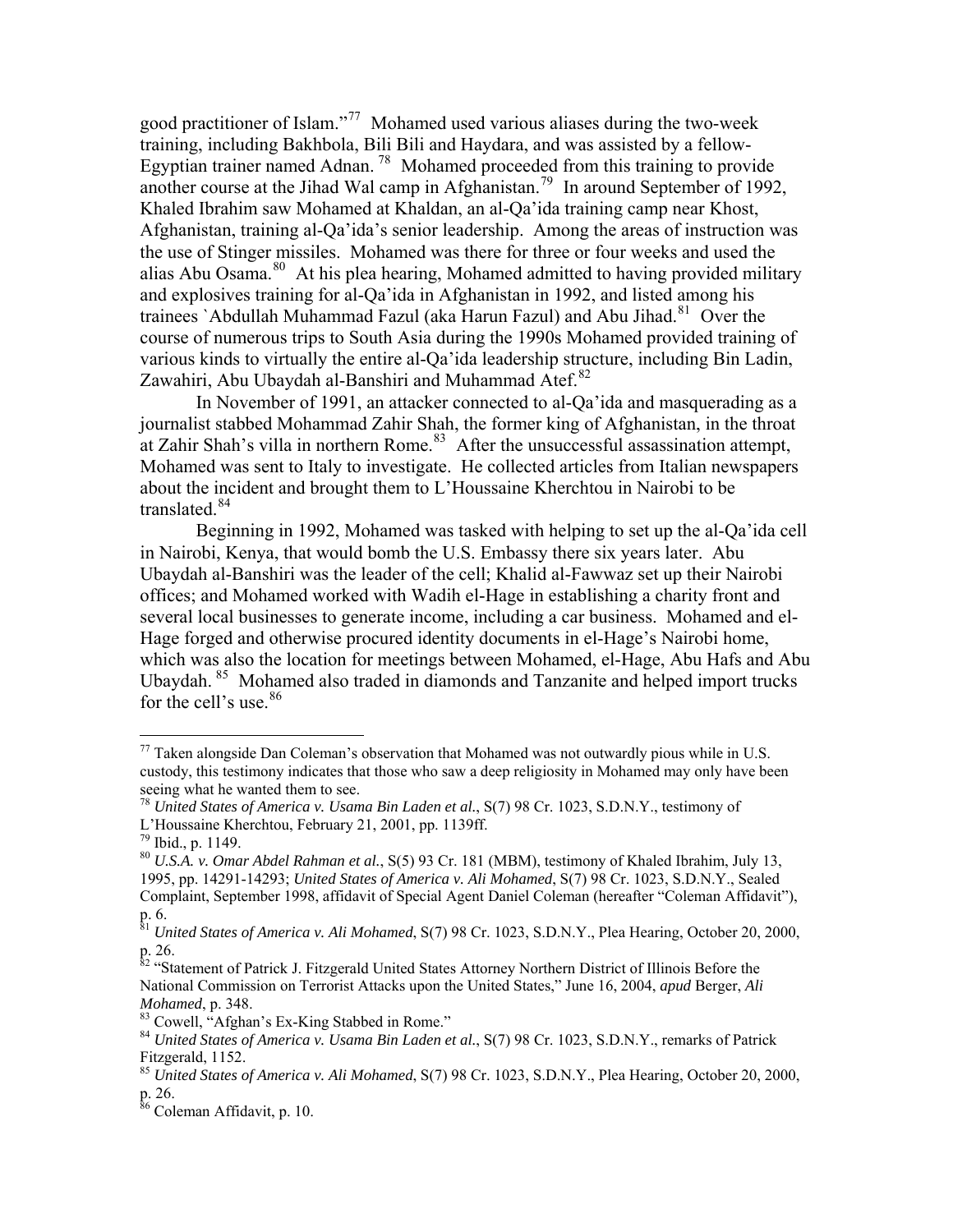[In the summer of 1992, Mohamed was briefly detained by authorities at the](#page-10-8)  [Leonardo Da Vinci-F](#page-10-8)iumicino Airport in Rome, suspicions having been raised by secret compartments in his luggage; he had a Coca-Cola can with a hidden storage area. $87$  He had just vacationed together briefly in Barcelona, Mohamed having come there from "the Middle East" and en route back to wherever he had come from (presumably Afghanistan) claimed to the airport interrogators that he was on "their side" in counterterrorism and that he was a security agent for the Summer Olympics in Spain; apparently convinced, the airport authorities released him.<sup>[88](#page-11-1)</sup> According to Mohamed's wife, the two of them at the time of the Rome arrest. TWA, who operated the flight that Mohamed was to take out of Rome, reported the incident to the FBI. As a result, Mohamed was later "opened" as a 134 Foreign Counter Intelligence agent, tasked with gathering intelligence to support a FISA application for a wire tap on suspects at a California mosque.<sup>[89](#page-11-2)</sup> His control agent in the FBI was a recent recruit and did not have Mohamed take a polygraph test; soon thereafter the young agent was transferred to something else and Mohamed was assigned to Special Agent John Zent (currently retired). Zent used Mohamed primarily as a criminal informant.[90](#page-11-3) Though Zent would "control" Mohamed as an informant for a number of years, he never discovered that Mohamed was a double agent using *him*.

Crescent of Kuwait's humanitarian mission in Pakistan.<sup>[92](#page-11-4)</sup> Mohamed and Abu al-Dhahab brought Zawahiri to raise funds at mosques in Santa Clara, Stockton and Sacramento.<sup>93</sup> According to Abu al-Dhahab's later testimony, this second trip resulted in only \$2,500 in In the spring of 1993, Mohamed and Khalid Abu al-Dhahab hosted Ayman al-Zawahiri on a fund-raising tour of area mosques. $91$  Zawahiri had come into the U.S. using forged papers supplied to him by Mohamed; while in America he used the pseudonym Dr. Abdel Muez and portrayed himself as a representative of the Red Mohamed introduced Zawahiri to Dr. Ali Zaki, a San Jose gynecologist and civic leader; Zaki claims that during the time he spent with Zawahiri touring mosques they spoke mostly about medical problems Zawahiri was encountering as a doctor in Afghanistan.<sup>[94](#page-11-5)</sup> Zawahiri returned to Santa Clara for another fund raising mission in 1995; earlier that year he placed four calls to Abu al-Dhahab to ask about the price of satellite phones.<sup>[95](#page-11-6)</sup> raised funds, which went toward the costs of carrying out the bombing of the Egyptian Embassy in Islamabad, Pakistan, in November of that year.<sup>[96](#page-11-7)</sup>

<span id="page-11-0"></span>and thought his friends would get a kick out of it." Lance, *Triple Cross*, p. 95.  $87$  According to Linda Sanchez, "It was just a Coke can that he picked up at the Spy Shop in San Francisco

<sup>&</sup>lt;sup>88</sup> Weiser and Risen, "The Masking of a Militant."

<span id="page-11-3"></span><span id="page-11-2"></span><span id="page-11-1"></span><sup>&</sup>lt;sup>89</sup> Jack Cloonan, quoted in Lance, *Triple Cross*, p. 95.<br><sup>90</sup> Ibid., and Dan Coleman, interview with the author, 27 August 2007.

<span id="page-11-4"></span><sup>&</sup>lt;sup>91</sup> Wright, "The Man Behind Bin Ladin"; Sachs and Kifner, "Egyptian raised terror funds in U.S.";

Williams and McCormick "Top bin Laden aide toured state."

 $92$  Lacayo, "Public Enemy no. 2"; Wright, "The Man Behind Bin Ladin."

<span id="page-11-6"></span><span id="page-11-5"></span><sup>&</sup>lt;sup>93</sup> Williams and McCormick, "Top bin Laden aide toured state."

<span id="page-11-7"></span><sup>&</sup>lt;sup>94</sup> Zaki disputes the FBI's account of the 1993 Zawahiri visit, claiming that it occurred in 1989 or '90; he also claims that the fund-raising mission was not very successful, yielding at most a few hundred dollars (Wright, "The Man Behind Bin Ladin").<br><sup>95</sup> Sachs and Kifner, "Egyptian Raised Terror Funds in U.S."

<sup>&</sup>lt;sup>95</sup> Sachs and Kifner, "Egyptian Raised Terror Funds in U.S."<br><sup>96</sup> Williams and McCormick, "Top bin Laden aide toured state"; Sachs and Kifner, "Egyptian Raised Terror Funds in U.S." Zawahiri was in the U.S. for weeks during this later visit and travelled to other states, including Texas; Williams and McCormick, "Top bin Laden aide toured state," and other sources indicate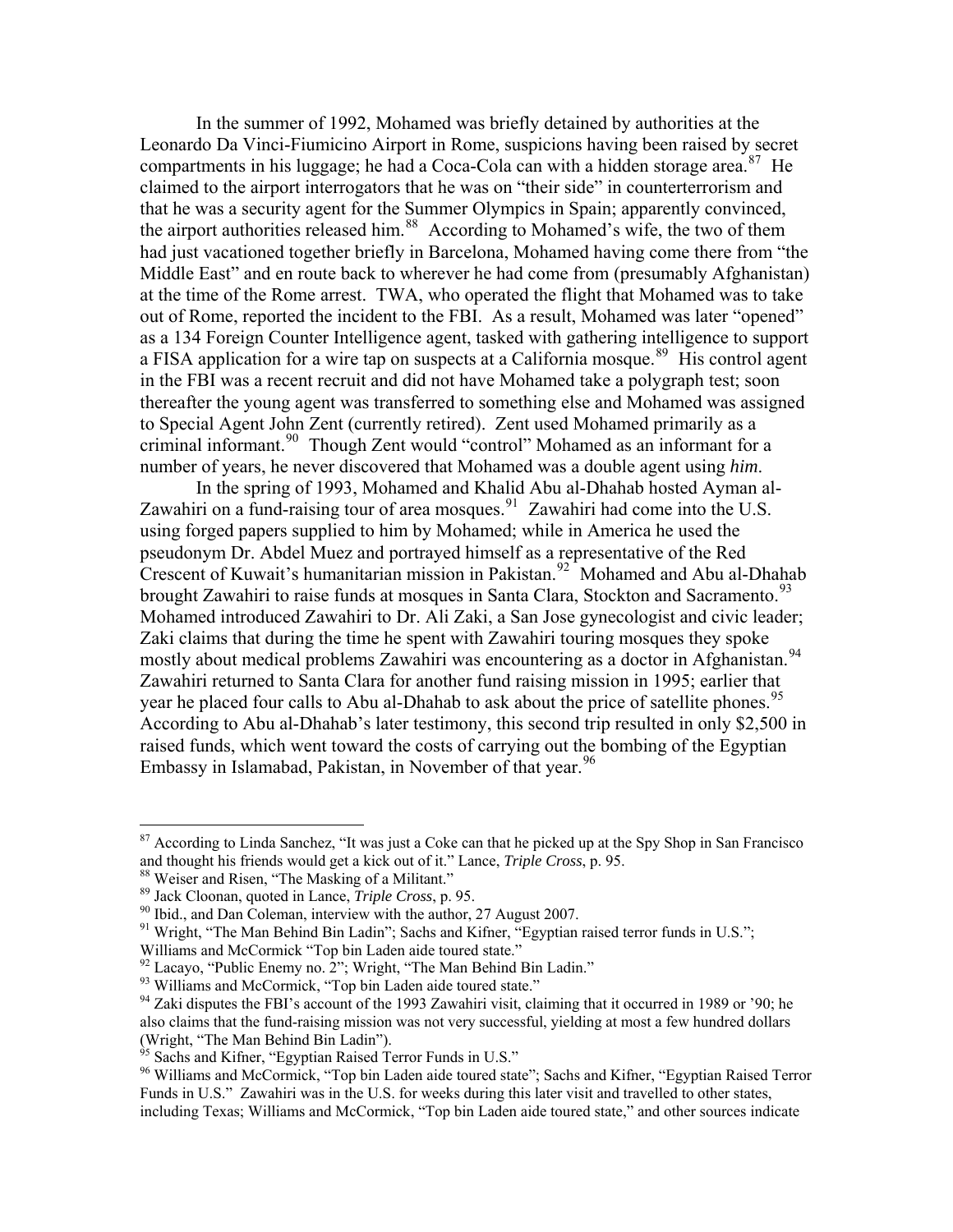[Not long after Zawahiri's 1993 visit, Mohamed traveled to Vancouver, British](#page-11-7)  [Columbia, to help his associate Essam Marzouk–who'd helped](#page-11-7) Mohamed move Bin have Mohamed, who was waiting in the parking lot, drive him over the border to the U.S. information on his colleague; the RCMP decided to question him as well. Mohamed told informant for Zent, feeding him information about a Mexican human-smuggling ring.<sup>98</sup> Ladin to Sudan–enter the United States. Some time in June, Marzouk had flown into Vancouver from Damascus, Syria, via Frankfurt on Lufthansa Flight 492.<sup>[97](#page-12-0)</sup> Marzouk claimed to be seeking asylum from religious persecution in Egypt, but his plan was to Airport authorities discovered in his luggage two forged Saudi passports–one of them with Marzouk's picture–and detained him. As the Royal Canadian Mounted Police began questioning Marzouk, Mohamed came in to the airport customs office seeking the RCMP that he was connected to the FBI and gave them the telephone number of Special Agent John Zent. Mohamed was still working during this period as a criminal After the RCMP placed a call to Zent, Mohamed was told he could go but was asked to return the following day for another interview. Mohamed did come back, his car was searched, and, according to an affidavit he wrote at the time, "They found nothing. I left Canada at 4:30 p.m. for the States."[99](#page-12-1) Marzouk was detained for nearly a year, but was eventually released and settled in Canada until 1998, at which point he went to fight in the Balkans; he is currently in Egyptian prison.<sup>[100](#page-12-2)</sup> At some time during Marzouk's detainment in Vancouver, Mohamed delivered \$3,000 that had been sent to him by Abu al-Dhahab–who later testified to having received it from bin Ladin–to help cover Marzouk's legal fees. $101$ 

After Mohamed returned to California, Special Agent Zent sought a follow-up interview with him at the [FBI's San Francisco office.](#page-12-3)<sup>102</sup> During this interview Mohamed Government"; that "Bin Laden was operating camps in the Sudan" at which Mohamed himself provided training; and that he had given "anti-hijacking and intelligence training maps and they bring evidence…. And so they debrief Ali, and he lays out all these "told Special Agents of the FBI that Usama Bin Laden ran an organization called al Qaeda and was building an army which may be used to overthrow the Saudi in Afghanistan" to Essam Marzouk.<sup>[103](#page-12-4)</sup> Zent contacted local representatives of military intelligence about Mohamed's disclosures and a team of investigators from the U.S. Army Intelligence and Security Command at Fort Meade arrived shortly thereafter.<sup>[104](#page-12-5)</sup> According to Special Agent Jack Cloonan (ret.), the Fort Meade investigators "bring

 $\overline{a}$ 

1

<span id="page-12-3"></span><span id="page-12-2"></span><sup>100</sup> Ha and Freeze, "Canadian soil a long-time staging ground for al-Qaeda."

twenty-five hundred dollars may refer solely to monies raised at the An-Noor Mosque in Santa Clara. that Zawahiri may have raised hundreds of thousands of dollars in all, so Abu al-Dhahab's figure of <sup>97</sup> Ha and Freeze, "Canadian soil a long-time staging ground for al-Qaeda"; Oziewicz and Ha, "Canada

<span id="page-12-0"></span>freed top al-Qaeda operative."

<span id="page-12-1"></span>ing of a Militant." <sup>98</sup> Weiser and Risen, "The Mask

erative." <sup>99</sup> Oziewicz and Ha, "Canada freed top al-Qaeda op

<sup>&</sup>lt;sup>101</sup> Martin and Berens, "Terrorists evolved in U.S."

<span id="page-12-4"></span> $t^{102}$  The reporting on the Vancouver incident places it in June, while some sources (e.g., Miller, *et al., The Cell*, p. 145) date Zent's follow-up interview to May, 1993, a clear discrepancy; the Coleman Affidavit simply dates these events "in 1993."

<span id="page-12-5"></span> $103$  Coleman Affidavit, p. 7. Despite having this information, no law enforcement agency made any moves on Marzouk, who would live freely in Canada for another five years.

<span id="page-12-6"></span><sup>&</sup>lt;sup>104</sup> Daniel Coleman, interview with the author, 27 August 2007.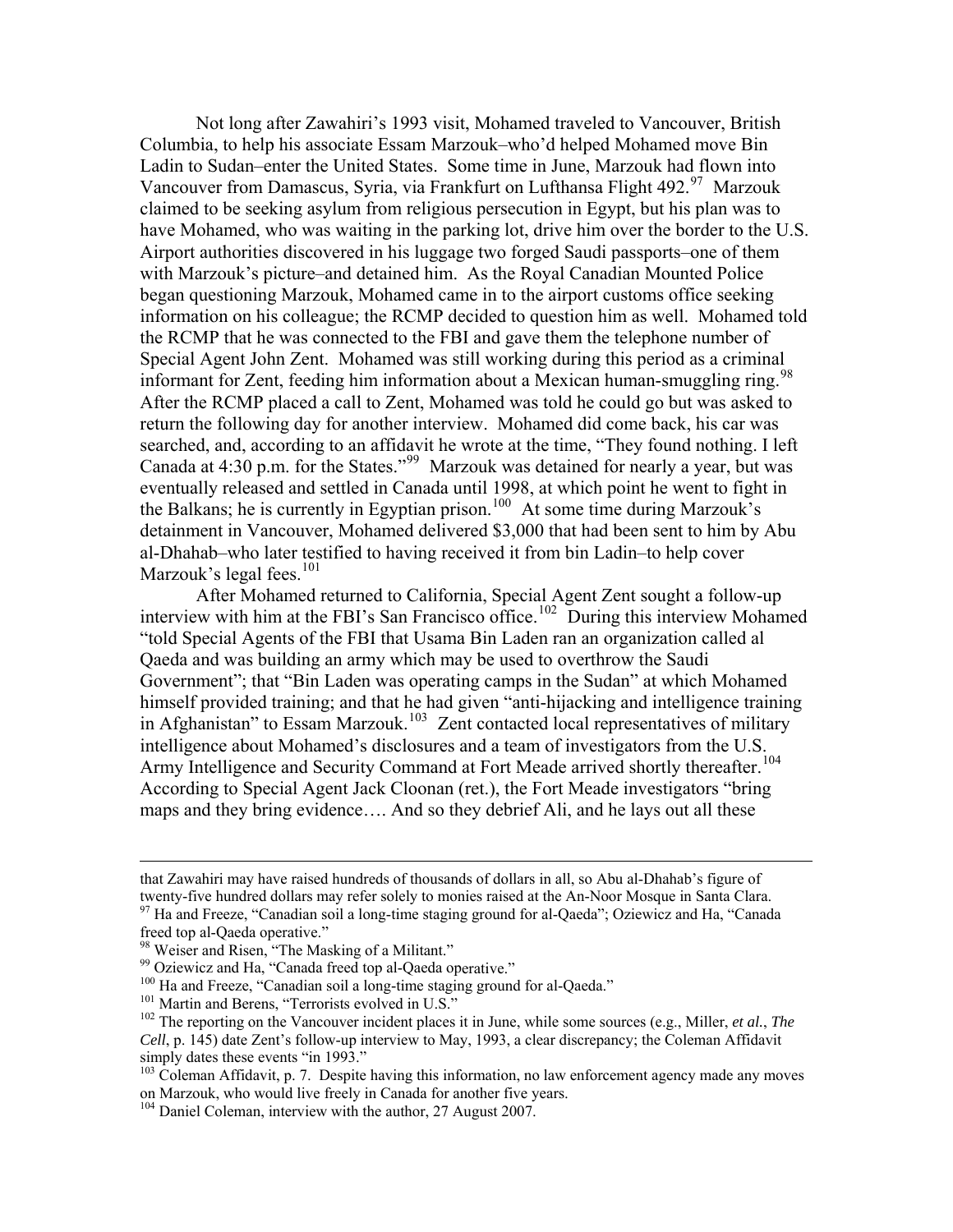training camps."[105](#page-12-6) Years later, when Cloonan was investigating Mohamed's background and sought the military intelligence report on this meeting, he was told th at "the report was probably destroyed in a reorganization of intelligence components w ithin the Department of Defense."<sup>[106](#page-13-0)</sup> Mohamed, who failed a polygraph test administered by the al-Qa'ida network, yet, "inexplicably, that interview never found its way to the F.B.I. the government, was released.  $107$  He had given the U.S. government its first glimpse of investigators in New York."<sup>[108](#page-13-2)</sup> However, Mohamed's movements and phone calls were from this point on monitored by an unidentified agency of the U.S. government.<sup>[109](#page-13-3)</sup>

1993 and 1994 saw Mohamed carrying out a wide variety of tasks for al-Qa'ida in possible American, British, French and Israeli targets in Nairobi that could be attacked in retaliation for U.S. involvement in Somalia.<sup>[112](#page-13-6)</sup> He was assisted by Anas al-Liby.<sup>[113](#page-13-7)</sup> [building, the U.S. Agricultural Office, the French Embassy and the French Cultur](#page-13-7)al [L'Houssaine Kherchtou.](#page-13-7)<sup>114</sup> [Later in 1993 or early 1994, in Khartoum, Mohamed sho](#page-13-8)wed [point on the photos to drive a truck bomb up to, the exact spot that was targeted in](#page-13-8) 1998. [Africa. In early fall he was in Somalia helping to train al-Qa'ida and allied fighters loyal](#page-13-3)  [to Farah Aideed; the mujahidin involved in the "Black Hawk Down" incident in](#page-13-3)  Mogadishu in October may have been among Mohamed's trainees.<sup>[110](#page-13-4)</sup> Abu al-Dhahab later claimed that Mohamed personally took part in attacks on American troops in Somalia.<sup>[111](#page-13-5)</sup> In late 1993 Mohamed was asked by Bin Ladin to do surveillance of [Among the locations that they photographed were the U.S. Embassy, the USAID](#page-13-7)  [Center. Khalid al-Fawwaz, who was in Nairobi at the time, paid for the expenses and](#page-13-7) [camera equipment. The photographs were developed in the Nairobi apartment of](#page-13-7)  [Bin Ladin his pictures of the U.S. Embassy in Nairobi; Bin Ladin identified the precise](#page-13-8)

<span id="page-13-0"></span><sup>105</sup> Quoted in Lance, *Triple Cross*, p. 130. Cloonan's and Coleman's knowledge of this meeting comes from later interviews with John Zent and interrogations of Ali Mohamed (Coleman interview with author). later interviews with John Zent and interrogations of Ali Mohamed (Coleman interview with author).<br><sup>106</sup> Lance, *Triple Cross*, p. 131.<br><sup>107</sup> Waldman, *et al.*, "The Infiltrator." The same article notes that, "even though

<span id="page-13-2"></span><span id="page-13-1"></span>after the World Trade Center blast, and after Mr. Mohamed's U.S. training manuals already had been found in Mr. Nosair's possession, Mr. Mohamed was let go without further investigation."

<span id="page-13-3"></span>disclosures about al-Qa'ida at this time, nor did he report such to the FBI's New York Office; the latter e officials seized a bomb-making manual from Ahmad Ajaj at JFK International Airport that bore the nam "al-Qa'ida" on the cover in Arabic; it was mistranslated by federal agents as "The Basic Rule" (Engelberg, <sup>108</sup> Wright, "The Man Behind Bin Laden." Agent Zent did not make any written record of Mohamed's would first learn about this more than three years later (Coleman interview with the author, 27 August 2007). An earlier opportunity to learn the name of al-Qa'ida came in 1992, when U.S. law enforcement "One Man and a Global Web of Violence").

until 1998; Coleman interview with author, and see *United States of America v. Usama Bin Laden et al.*, <sup>109</sup> Weiser and Risen, "The Masking of a Militant." The FBI would not begin monitoring Mohamed's calls S(7) 98 Cr. 1023, S.D.N.Y., February 21, 2001, testimony of FBI Agent Michael Ernst.<br><sup>110</sup> Engelberg, "One Man and a Global Web of Violence"; Lance, *Triple Cross*, p. 142.

<span id="page-13-5"></span><span id="page-13-4"></span>September of 1998 and October of 2000, Mohamed repeatedly denied any involvement in the "Black Hawk Down" incident; having pled guilty to numerous counts of conspiracy to murder, involving hundreds of <sup>111</sup> Sachs. "An Investigation in Egypt Illustrates Al Qaeda's Web." During interrogation between victims, he had at that time "no reason to lie" about this particular incident; Dan Coleman, interview with the author, 27 August 2007.

<span id="page-13-6"></span><sup>112</sup> *United States of America v. Ali Mohamed*, S(7) 98 Cr. 1023, S.D.N.Y., Plea Hearing, October 20, 2000, p. 27.

<span id="page-13-7"></span><sup>&</sup>lt;sup>113</sup> Lance, *Triple Cross*, p. 145 (information from Special Agent [ret.] Jack Cloonan).<br><sup>114</sup> United States of America v. Usama Bin Laden et al., S(7) 98 Cr. 1023, S.D.N.Y., to

<span id="page-13-8"></span>*ted States of America v. Usama Bin Laden et al.*, S(7) 98 Cr. 1023, S.D.N.Y., testimony of L'Houssaine Kherchtou, February 21, 2001, pp. 1188ff.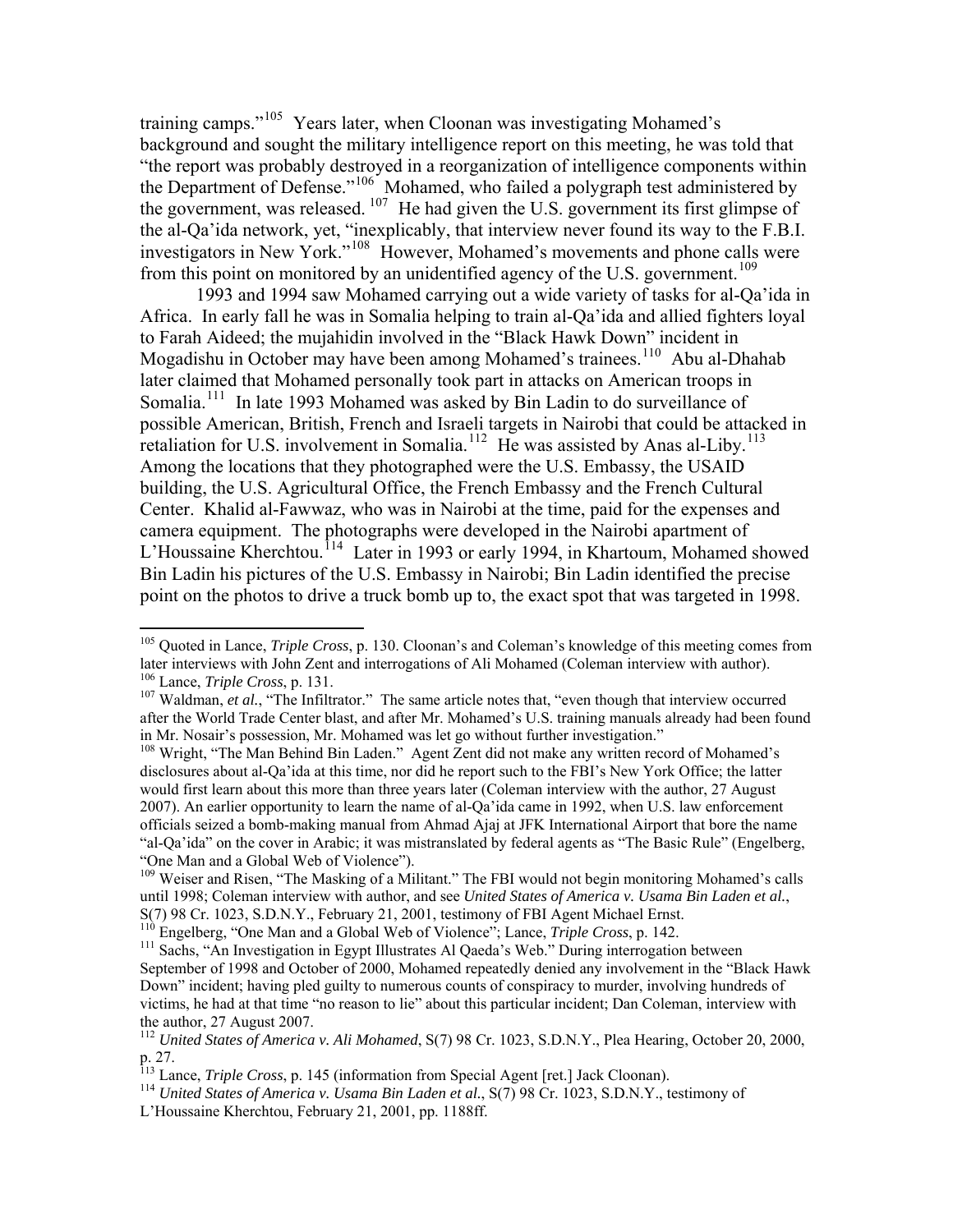[Mohamed was then sent by Bin Ladin to Djibouti to do similar surveillance work on](#page-13-8)  [French military bases and the U.S. Embassy there.](#page-13-8) <sup>115</sup> After the February 1994 attempt [on Bin Ladin's life in Khartoum, Zawahiri called Mohamed in to train a new security](#page-14-0)  [detail.](#page-14-0)<sup>116</sup> Mohamed admitted to having "trained those conducting the security of the [interior of his \[sc. Bin Ladin's\] compound, and coordinated with the Sudanese](#page-14-1)  [intelligence agents who were responsible for the exterior security."](#page-14-1)<sup>117</sup> [He also provide](#page-14-2)d [further training in surveillance to al-Qa'ida personnel in Khartoum at this time, includ](#page-14-2)ing [Ihab Ali Nawawi. At some point in 1994 Mohamed was sent to Algeria with m](#page-14-2) oney [from Bin Ladin in order to secure the release of an al-Qa'ida operative from jail there.](#page-14-2)<sup>118</sup> [helped broker at this time a meeting between Bin Ladin and Imad Mughniyah, a senio](#page-14-3)r [details of which are unknown.](#page-14-3)<sup>119</sup> [On August 14, 1994, the term of Mohamed's reserv](#page-14-4)e [Mohamed, who had turned on the CIA for Hezbollah back in Germany in 1984, also](#page-14-3)  [Hezbollah military leader; Mohamed arranged for the security at this "terror summit,"](#page-14-3)  [obligation to the United States Army Reserve expired.](#page-14-4)<sup>120</sup>

Hafs asked Mohamed to go to Senegal and do surveillance of possible American, British, French and Israeli targets there. Days later, however, he received a call from the U.S. In the first week of December, 1994, Mohamed met with Abu Hafs (aka Muhammad Atef) and another operative in the home of Wadih el-Hage in Nairobi; Abu that effectively ended his tenure with the Africa Corps.

### 1994-1998: al-Qa'ida's Spy in America

 $\overline{a}$ 

In 1994 Roger Stavis, the defense attorney for Sayyid Nosair for the then-upcoming *United States v. Abdel Rahman* "Day of Terror" trial, discovered the link to Mohamed in the materials that had been taken from Nosair's apartment in 1990. Hoping to use

<span id="page-14-0"></span><sup>115</sup> *United States of America v. Ali Mohamed*, S(7) 98 Cr. 1023, S.D.N.Y., Plea Hearing, October 20, 2000, p. 27.

<span id="page-14-1"></span><sup>116</sup> *United States of America v. Ali Mohamed*, S(7) 98 Cr. 1023, S.D.N.Y., Plea Hearing, October 20, 2000, pp. 27f.; Wright, *The Looming Tower*, pp. 192f.<br><sup>117</sup> *United States of America v. Ali Mohamed*, S(7) 98 Cr. 1023, S.D.N.Y., Plea Hearing, October 20, 2000,

<span id="page-14-2"></span>p. 27.

<span id="page-14-4"></span><span id="page-14-3"></span><sup>&</sup>lt;sup>118</sup> Sachs, "An Investigation in Egypt Illustrates Al Qaeda's Web." During interrogation, Mohamed refused to answer questions about this trip to Algeria (Dan Coleman, interview with the author, 27 August 2007). <sup>119</sup> This is often said in reportage of the meeting (e.g., Lance, *Triple Cross*, p. 140) to have taken place in 1993; the only source for this meeting, however, is Mohamed's statement during his October 2000 plea hearing, in which he does not identify the date but clearly indicates in surrounding context that it occurred in 1994. There has been a great deal of speculation that this meeting had something to do with the later bombing of the Khobar Towers in Saudi Arabia, believed to have been carried out by Hezbollah; see Lance, *Triple Cross*, p. 140. Abdel Bari Atwan, editor of the London-based Arabic newspaper *al-Quds al-Arabi*, writes in *The Secret History of al Qaeda* that a meeting of the "Arab Islamic People's Conference" was called by Bin Ladin and hosted in Khartoum in 1991, and was attended by Imad Mughniyah (among other prominent Islamist and jihadi personalities); according to Atwan, who attended the conference, its purpose was "to provide an alternative to the Arab League and a platform for all who rejected the 1991 US intervention against Iraq and opposed the Arab regimes which supported" it (Atwan, *Secret History*, p. 48). <sup>120</sup> Service records of Ali Mohamed, as cited in *U.S.A. v. Omar Abdel Rahman et al.*, S(5) 93 Cr. 181 (MBM), closing remarks of defense attorney Roger Stavis, September 11, 1995.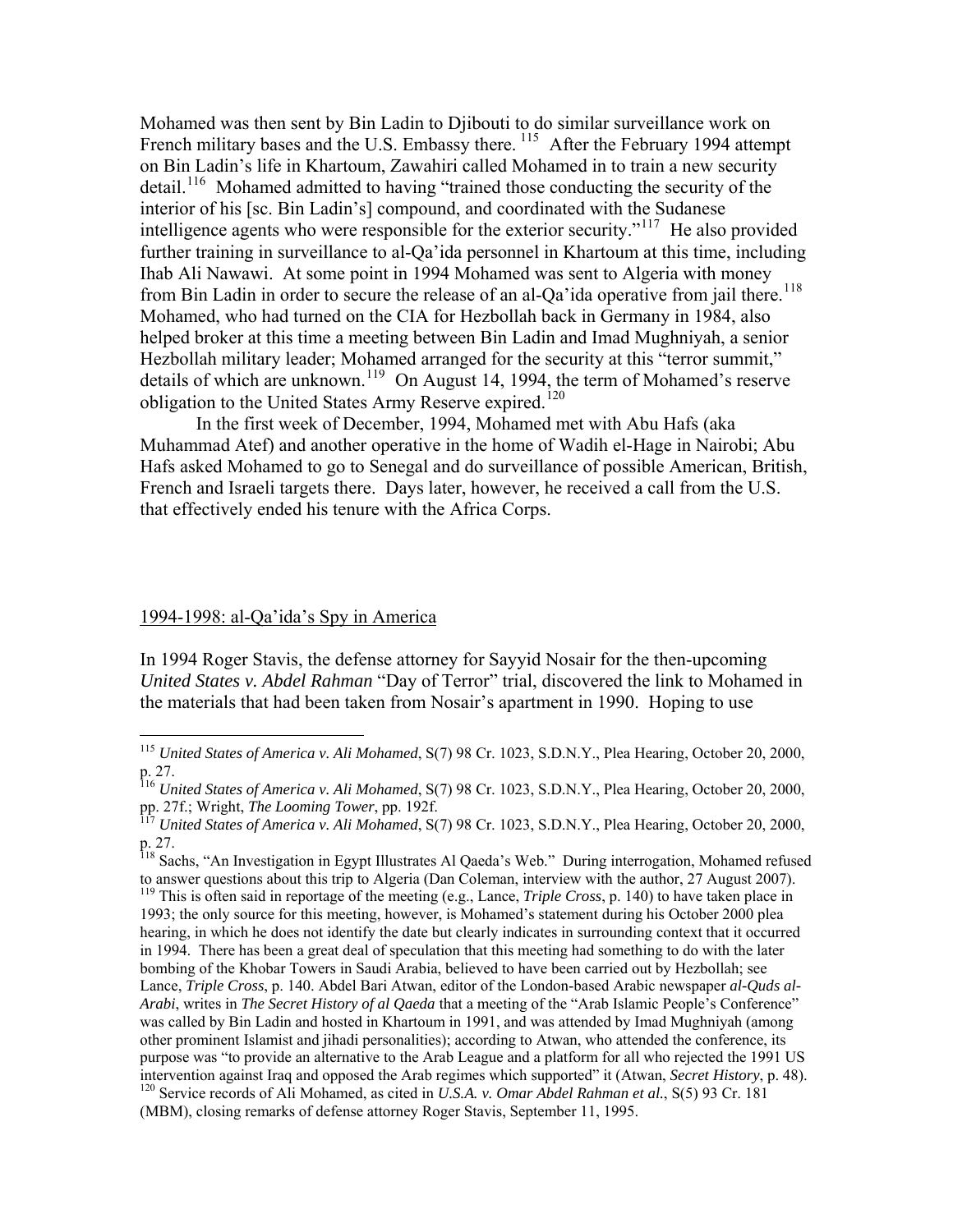Mohamed and his connections to the U.S. military and intelligence communities as part of a "blowback" defense for his client, Stavis issued a subpoena for Mohamed and invoked the Classified Information Procedures Act, used for getting witness testimony in double-dealing with them, the Justice Department decided it needed to talk to Mohamed directed Special Agent Harlan Bell of the New York Office to communicate to John Zent potentially classified matters.<sup>[121](#page-15-0)</sup> Still unaware of the extent to which their "asset" was before he appeared in open court in New York. Prosecuting AUSA Andrew McCarthy in San Francisco that he wanted to arrange a meeting; Zent called Mohamed's wife Linda Sanchez, who relayed the message to Abu al-Dhahab, who phoned Wadih el-Hage's home in Nairobi to tell Mohamed.<sup>[122](#page-15-1)</sup> Mohamed later testified that he was called in Nairobi by "an FBI agent who wanted to speak to me about the upcoming trial of United States v. Abdel Rahman."<sup>[123](#page-15-2)</sup>

[1994, he returned to the U.S. That same day he met with Special Agent Harlan Bell a](#page-15-2)nd [AUSA Andrew McCarthy at the San Jose offices of the FBI.](#page-15-2)<sup>124</sup> Mohamed told them that [to Pakistan, one in 1988 and a](#page-15-2)nother in 1991; the latter trip, Mohamed said, was at the signature.<sup>[127](#page-15-5)</sup> That letter has never been made public, but whatever its nature, Mohamed  [Mohamed cancelled his plans to do surveillance in Senegal and, on December 9,](#page-15-2)  [he was working in Kenya in a scuba diving business and admitted he'd made prior trips](#page-15-2)  request of Mustafa Shalabi, who asked him to go and help move Bin Ladin out of Afghanistan.[125](#page-15-3) At his plea hearing, Mohamed admitted that during this interview he "didn't disclose everything that I knew."<sup>[126](#page-15-4)</sup> Sometime either at that meeting or in the ensuing weeks, McCarthy and Mohamed reached some sort of agreement; on December 22, McCarthy faxed a letter "concerning the subpoena that had been served upon Ali Mohamed" and, later the same day, received a fax in response bearing Mohamed's did not appear at the "Day of Terror" trial in New York.<sup>[128](#page-15-6)</sup> Mohamed reported his meeting at the San Jose FBI office to Abu Hafs and was told by the latter not to return to Africa. $129$ 

<span id="page-15-1"></span><span id="page-15-0"></span><sup>&</sup>lt;sup>[121](#page-15-7)</sup> Lance, *Triple Cross*, p. 172.<br><sup>122</sup> Lance, *Triple Cross*, p. 173; *[United States of America v. Usama B](#page-15-7)i[n Laden et al.](#page-15-7)*, S(7) 98 Cr. 1023, S.D.N.Y., Gov. Exhibit 153, Stipulations regarding Government contacts with Ali Mohamed.

<span id="page-15-2"></span><sup>&</sup>lt;sup>123</sup> United States of America v. Ali Mohamed, S(7) 98 Cr. 1023, S.D.N.Y., Plea Hearing, October 20, 2000, p. 28. According the Dan Coleman, FBI Special Agent Harlan Bell, who speaks Arabic, placed the call to Mohamed in Nairobi (interview with the author, 27 August 2007), so it may be that both Linda Sanchez and Harlan Bell.

<span id="page-15-3"></span><sup>&</sup>lt;sup>124</sup> *United States of America v. Usama Bin Laden et al.*, S(7) 98 Cr. 1023, S.D.N.Y., Gov. Exhibit 153, Stipulations regarding Government contacts with Ali Mohamed.

<span id="page-15-5"></span><span id="page-15-4"></span>t, p. 8.

<sup>&</sup>lt;sup>125</sup> Coleman Affidavit, p. 8.<br><sup>126</sup> United States of America v. Ali Mohamed, S(7) 98 Cr. 1023, S.D.N.Y., Plea Hearing, October 20, 2000, pp. 28f.

<span id="page-15-6"></span>*v. Usama Bin Laden et al.*, S(7) 98 Cr. 1023, S.D.N.Y., Gov. Exhibit 153, <sup>127</sup> *United States of America*  Stipulations regarding Government contacts with Ali Mohamed.

<span id="page-15-7"></span><sup>&</sup>lt;sup>128</sup> Ibrahim El-Gabrowny, one of Mohamed's shooting-range trainees and a cousin of Sayyid Nosair, wrote adjacent cells for a period in 1999 in the Manahattan Correctional Center, Mohamed told El-Gabrowny that in his filings for appeal of his conviction in the Day of Terror case that, when he and Mohamed were in McCarthy had advised him during their San Jose meeting to ignore the subpeona (Lance, *Triple Cross*, pp. 175f.).

travelling under; when asked about this by Kherchtou, Abu Hafs told him that he suspected Mohamed of <sup>129</sup> L'Houssaine Kherchtou testified that Abu Hafs was already suspicious of Mohamed, and asked at one point in 1994 that other cell members in Nairobi not tell Mohamed what pseudonym Abu Hafs was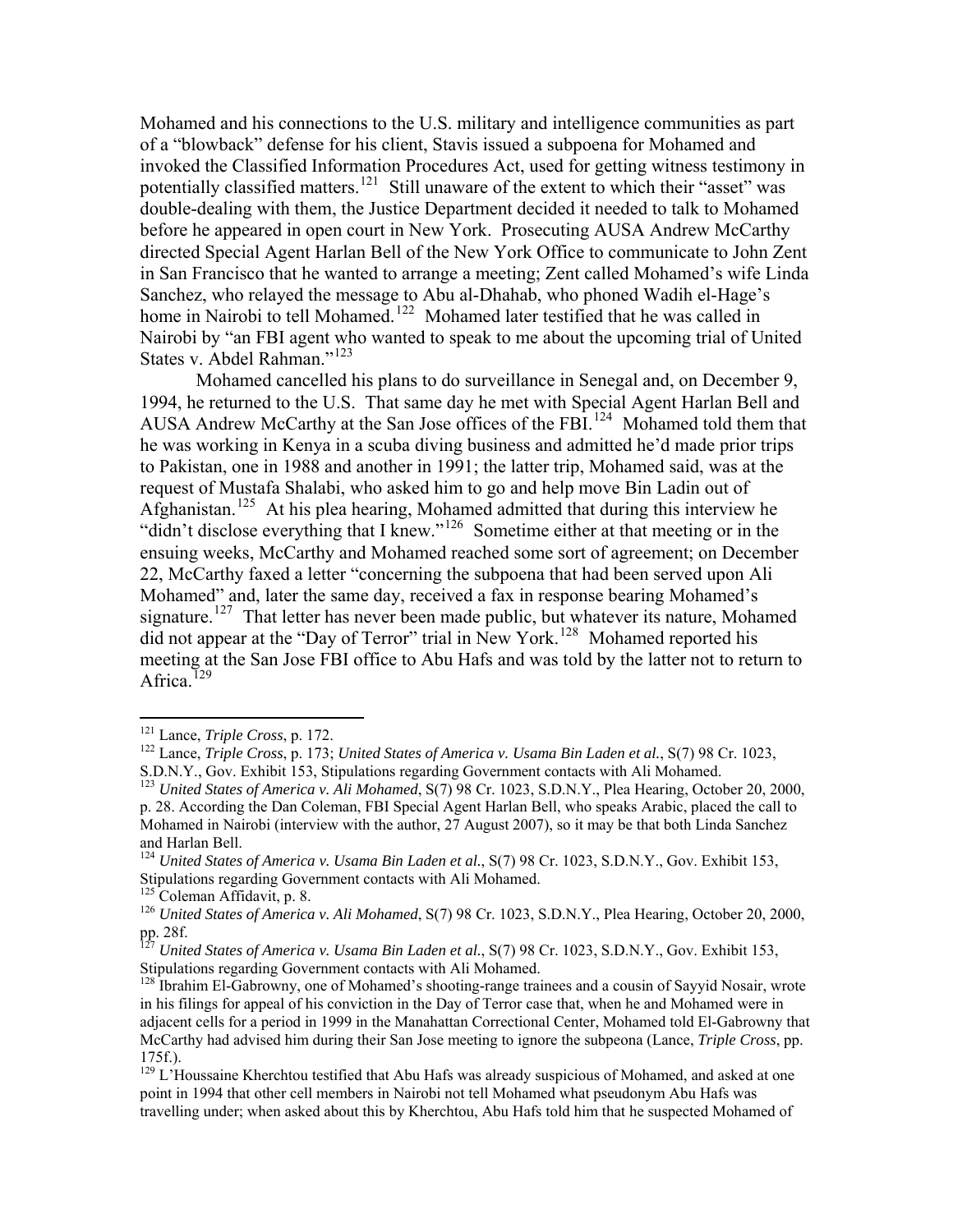[Though thus ending his career with the Africa Corps, this was not the end of](#page-15-7)  [Mohamed's](#page-15-7) services for al-Qa'ida. As described above, Mohamed assisted Zawahiri in a In early 1995, he obtained a copy of the unindicted co-conspirator's list for the "Day of and Bin Ladin, provided al-Qa'ida with a picture of the extent to which the U.S. was fund-raising mission to California at some point in 1995. He also maintained contact with Wadih el-Hage in Nairobi and passed on relevant intelligence whenever he could. Terror" trial and sent it along to el-Hage, with the understanding that it would be forwarded to Bin Ladin in Khartoum.<sup>[130](#page-16-0)</sup> The 172-person list, which included Mohamed aware of its global network.<sup>[131](#page-16-1)</sup>

In January of 1995, Mohamed "sought a security clearance to work as a security guard at a classified area within a facility maintained by a private company that did business on behalf of the Department of Defense."<sup>[132](#page-16-2)</sup> He filled out a questionnaire for the Defense Investigative Service (DIS) and had an interview with DIS personnel; he did this again in late August and a third time in early November of 1995. He gave conflicting and false information in these statements, such as omitting in the January questionnaire that he'd traveled to Sudan and Somalia, while admitting that he'd recently traveled to Egypt, the United Arab Emirates, Saudi Arabia and Kenya. He claimed that his travels abroad were done in connection with an import/export business and stated that the only people he had contact with outside the U.S. were his two blood brothers. In his final statement, dated 8 November 1995, he claimed that:

organizations that could be called terrorist. I would prefer to call these I have never belonged to a terrorist organization but I have been approached by organizations "opposition groups" because they were opposing terrorist governments.<sup>[133](#page-16-3)</sup>

While h [e was ultimately unsuccessful in his bid for a security clearance, he was](#page-16-3)  neverth[eless able to get w](#page-16-3)ork as a Burns Security guard during this period at a Northrop-Grumman facility in Sunnyvale, California, that manufactured components for the Trident missile.<sup>[134](#page-16-4)</sup>

[article in the Boston](#page-16-4) Globe revealed that Mohamed had been a sergeant in the U.S. Special Forces, that he had connections to jihadi groups and provided training to the "Day of Terror" cell in New York and New Jersey, and that he had first come to the U.S. "in the early or mid-1980s under clandestine CIA sponsorship."<sup>[135](#page-16-5)</sup> In the fall of 1995, [In February 1995, in the midst of the "Day of Terror" trial against Nosair, an](#page-16-4) Nosair's defense attorney in the "Day of Terror" trial requested a missing witness

 $\overline{a}$ 

working for the U.S. or "other governments"; *United States of America v. Usama Bin Laden et al.*, S(7) 98 Cr. 1023, S.D.N.Y., testimony of L'Houssaine Kherchtou, February 22, 2001, p. 1261.

<span id="page-16-0"></span>October 20, 2000, <sup>130</sup> *United States of America v. Ali Mohamed*, S(7) 98 Cr. 1023, S.D.N.Y., Plea Hearing, p. 29.

py of the list is included as Appendix X in Lance, *Triple Cross*.

<span id="page-16-2"></span><span id="page-16-1"></span><sup>&</sup>lt;sup>132</sup> Coleman Affidavit, p. 8.

<span id="page-16-3"></span><sup>&</sup>lt;sup>133</sup> Coleman Affidavit, pp. 8f.

<span id="page-16-5"></span><span id="page-16-4"></span><sup>&</sup>lt;sup>134</sup> Lance, *Triple Cross*, p. 207 (information from retired Special Agent Jack Cloonan). Cloonan stated that was told that Mohamed "never got access to sensitive information." However, Mohamed told Cloonan that when he interviewed Northrup-Grumman personnel about Mohamed's possible level of access there, he the former was able while working there to walk around the facility and had access to a computer terminal. 135 Quinn-Judge and Sennott, "Figure Cited in Terrorism Case Said to Enter US with CIA Help."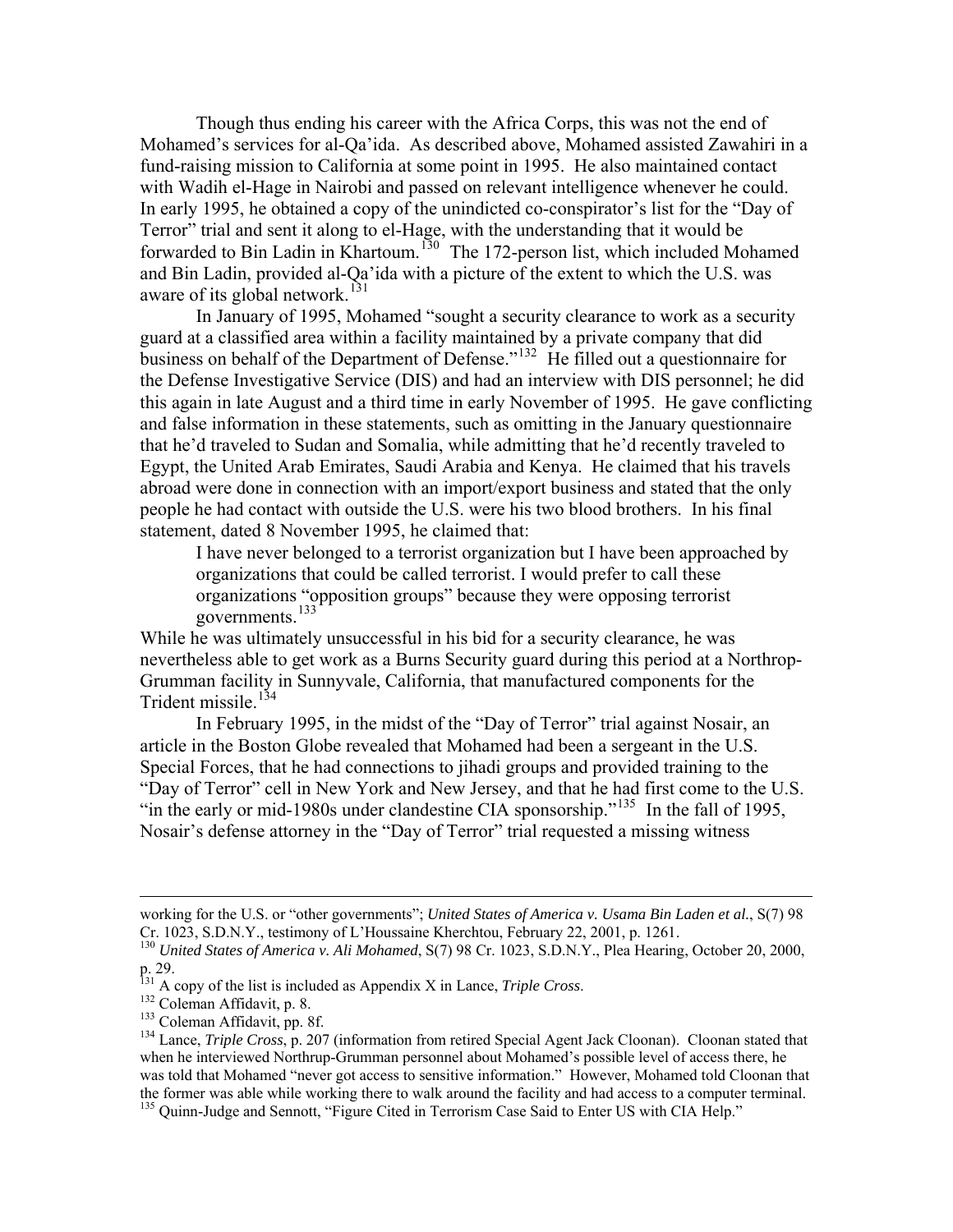instruction for Mohamed; he stated that he'd contacted Mohamed's wife in California b ut that the latter "hadn't seen him for over a year."<sup>[136](#page-17-0)</sup>

[Mohamed may have had a falling out with al-Qa'id](#page-17-0)a. Abu al-Dhahab claimed that Mohamed "ran afoul of the bin Laden organization after 1995 because of a murky dispute involving money and was no longer trusted by bin Laden lieutenants."<sup>[137](#page-17-1)</sup> However, in [At some time after 1995, according to testimony of Khalid Abu al-Dhahab,](#page-17-0)  May of 1996 Mohamed was called in yet again to provide security for bin Ladin's move, this time from Sudan back to Afghanistan.<sup>[138](#page-17-2)</sup> In January of 1998, Mohamed again demonstrated his loyalty when, after receiving a letter from Ihab Ali Nawawi indicating that Wadih el-Hage had been interviewed by the FBI in Kenya, Mohamed made arrangements for this information to make its way to Bin Ladin.<sup>[139](#page-17-3)</sup>

[In 1997, Mohamed and his wife moved to Sacramento, where he got a job](#page-17-3) at a video distribution company.<sup>140</sup> That October, in a bid to get Mohamed to cooperate more closely with the government, AUSA Patrick Fitzgerald arranged a meeting with York I-49 squad working the Bin Ladin case, Fitzgerald met Mohamed at a restaurant in responsible for killing U.S. soldiers there; he even told the three senior law enforcement treason–Mohamed being a U.S. citizen by this time–he was allowed to get up and walk away from the meeting and was not arrested. Instead, FISA warrants were obtained and Mohamed. Along with Special Agents Harlan Bell and Jack Cloonan, both of the New Sacramento. The meeting lasted several hours, and over the course of it Mohamed admitted to a long list of his al-Qa'ida activities. He said he'd helped Bin Ladin move to Sudan and trained Bin Ladin's security people in Khartoum; that he was in Somalia during the "Black Hawk Down" incident and that Bin Ladin's operatives had been officials that he "did not need a fatwah to go against the United States since it was 'obvious' that the United States was the enemy."[141](#page-17-4) Despite this open declaration of the FBI's Sacramento office bugged Mohamed's Sacramento phone as well as his computer.<sup>[142](#page-17-5)</sup> Unfortunately, whatever intelligence was garnered from this surveillance was insufficient to thwart al-Qa'ida's next major attack.

bombings of the U.S. Embassies in Nairobi, Kenya, and Dar as Salaam, Tanzania, killing hundre ds and wounding thousands; as of that date, Mohamed had made 58 trips from On August 7, 1998, al-Qa'ida's Africa Corps carried out near-simultaneous America overseas.<sup>[143](#page-17-6)</sup>

### 1998-2007: Capture, Plea and Secret Detention

<span id="page-17-0"></span><sup>&</sup>lt;sup>136</sup> U.S.A. v. Omar Abdel Rahman et al., S(5) 93 Cr. 181 (MBM), September 1, 1995, pp. 18418-18419. Mukasey rejected the defense's request, saying, "I don't think a missing witness charge on that gentleman Recalling that the court had earlier seen Mohamed "on that splendid videotape," Judge Michael B. is warranted and I'm not going to give one."

<sup>&</sup>lt;sup>137</sup> Sachs, "An Investigation in Egypt Illustrates Al Oaeda's Web."

<span id="page-17-2"></span><span id="page-17-1"></span><sup>&</sup>lt;sup>138</sup> Sullivan and Neff, "Al-Qaeda Terrorist duped FBI, Army."

<span id="page-17-3"></span><sup>&</sup>lt;sup>139</sup> United States of America v. Ali Mohamed, S(7) 98 Cr. 1023, S.D.N.Y., Plea Hearing, October 20, 2000, p. 29.

liams and McCormick, "Bin Laden's Man in Silicon Valley." <sup>140</sup> Williams and McCormick, "Bin Laden's Man in Silicon Valley."<br><sup>141</sup> Coleman Affidavit, p. 9. Details of the meeting are provided by Sp

<span id="page-17-5"></span><span id="page-17-4"></span><sup>&</sup>lt;sup>141</sup> Coleman Affidavit, p. 9. Details of the meeting are provided by Special Agent Jack Cloonan (ret.), who was present, in Lance, *Triple Cross*, pp. 274f.<br><sup>142</sup> United States of America v. Usama Bin Laden et al., S(7) 98 Cr. 1023, S.D.N.Y., February 21, 2001,

testimony of FBI Agent Michael Ernst.

<span id="page-17-6"></span>d in U.S." <sup>143</sup> Martin and Berens, "Terrorists evolve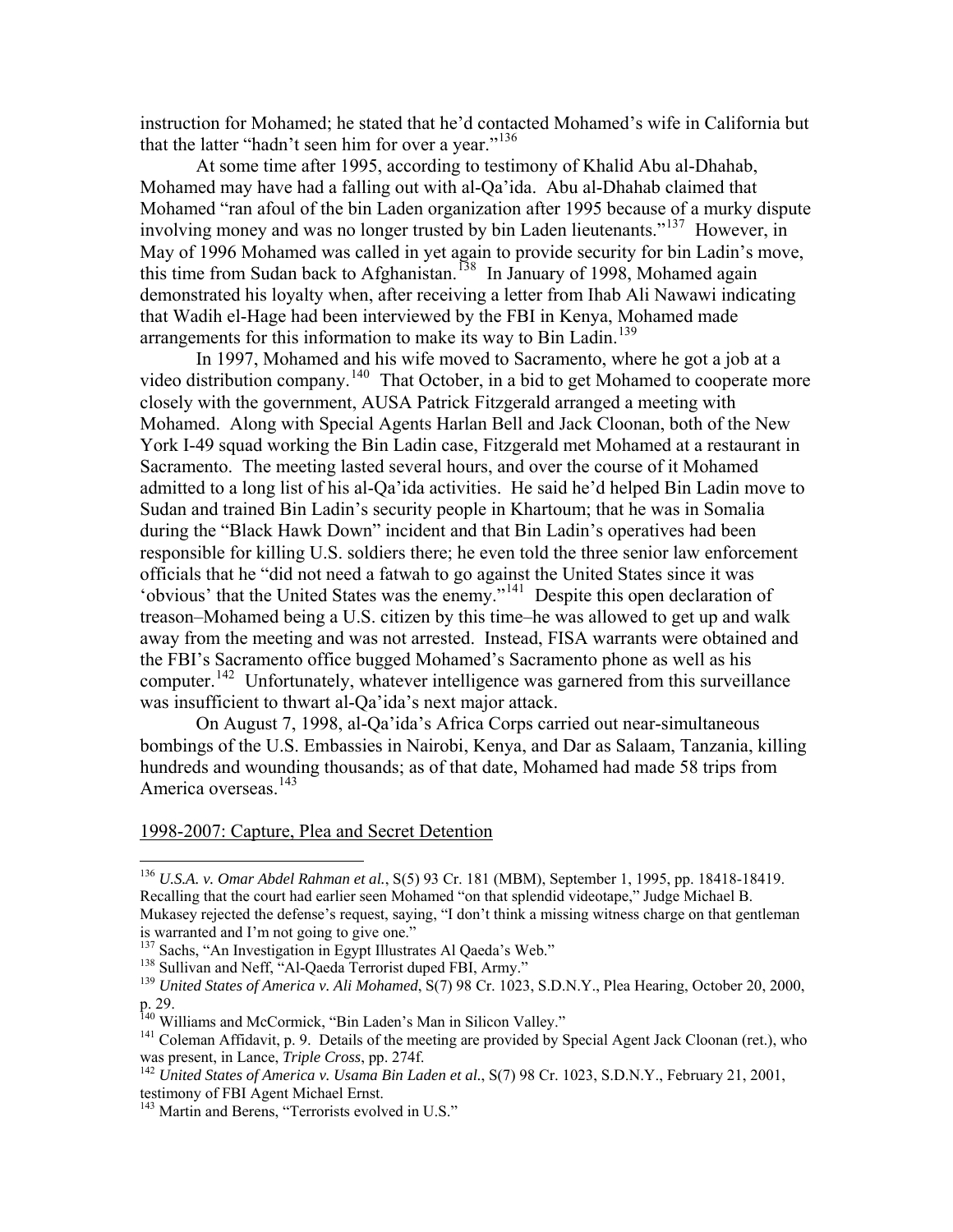[After the bombings, M](#page-17-6)ohamed made arrangements to proceed from California to Afghanistan via Egypt. Before he could leave he was subpoenaed to appear before a grand jury in the Southern District of New York.<sup>144</sup> On September 10, 1998, after appearing before the grand jury and perjuring himself, Mohamed was secretly arrested.<sup>145</sup> 2000, Mohamed pled guilty to involvement in the 1998 Embassy bombings. He has not His arrangement with the government requires that he cooperate with authorities in the On May 19, 1999, he was indicted on federal charges that he provided training to members of al-Qa'ida and pled guilty to five counts of conspiracy.<sup>[146](#page-18-0)</sup> On October 20, been sentenced, and is in the custody of the U.S. Government at an unknown location. fight against al-Qa'ida, and he has been a source of much valuable information.<sup>[147](#page-18-1)</sup> According to his wife Linda Sanchez, "Nobody can get to him."[148](#page-18-2)

<span id="page-18-0"></span><sup>144</sup> *United States of America v. Ali Mohamed*, S(7) 98 Cr. 1023, S.D.N.Y., Plea Hearing, October 20, 2000, p. 29.

<span id="page-18-1"></span><sup>&</sup>lt;sup>145</sup> Though the charges were filed under seal, the New York Times learned of the arrest and reported on it in October, 1998; see Weiser, "U.S. Ex-Sergeant Linked to bin Laden Conspiracy."

<span id="page-18-2"></span><sup>146 &</sup>quot;Ex-GI Indicted in bin Laden Terror Case"; *United States of America v. Ali Mohamed*, S(7) 98 Cr. 1023, S.D.N.Y., Plea Hearing, October 20, 2000.

<sup>147</sup> Dan Coleman, interview with the author, 27 August 1997. 148 Lance, *Triple Cross*, pp. 23f.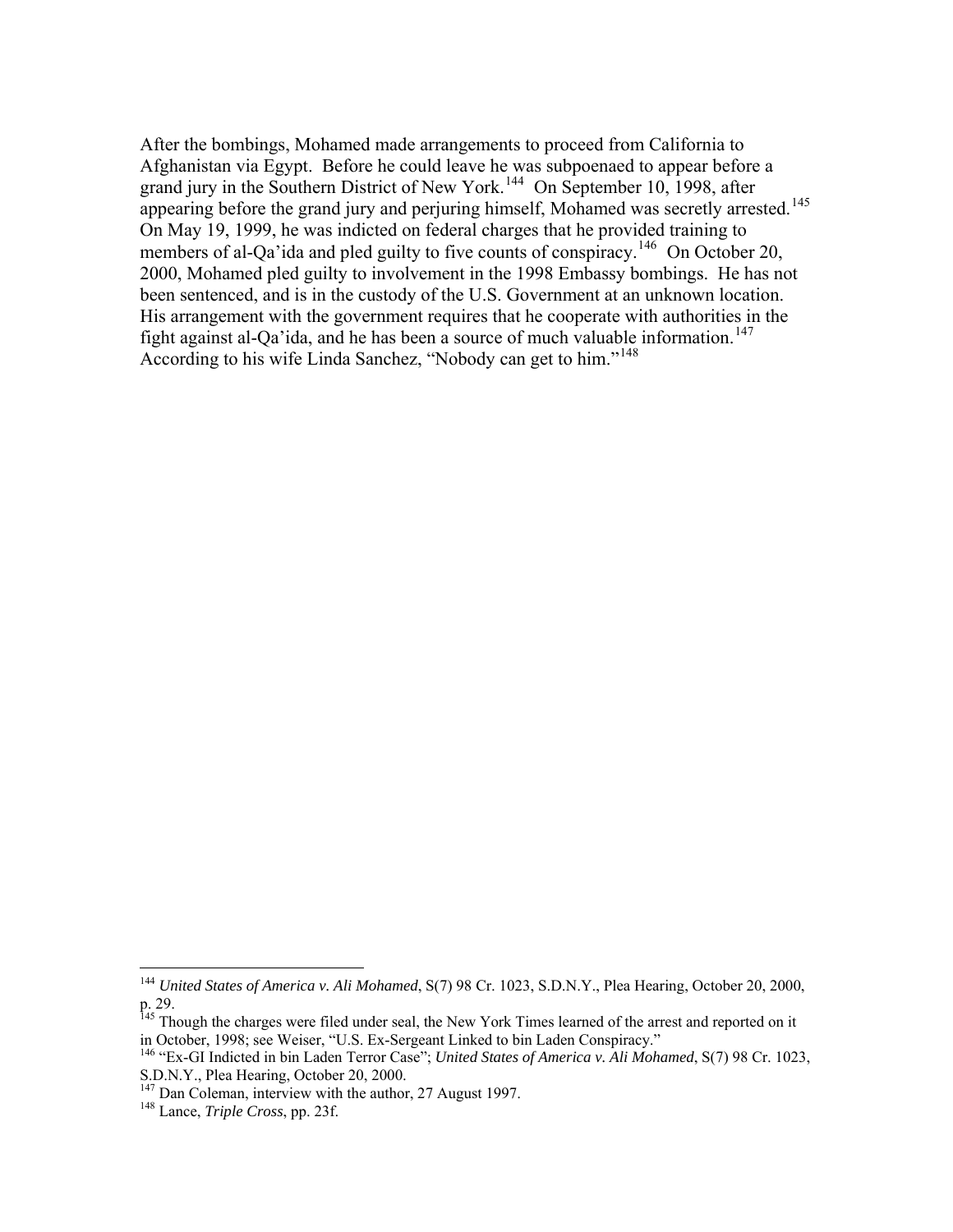Sources: $\frac{149}{149}$  $\frac{149}{149}$  $\frac{149}{149}$ 

Aita, Judy. "Ali Mohamed: The Defendant Who Did Not Go to Trial." U.S. State Department publication, May 15, 2001.

"Al-Qa`ida wa qissatu'l-bahth `an al-silah al-nawawi." ("Al-Qa'ida and the story of the search for nuclear weapons.") *Al-Watan* no. 1845, October 18, 2005. <http://www.alwatan.com.sa/daily/2005-10-18/first\_page/first\_page13.htm>

Atwan, Abdel Bari. *The Secret History of al Qaeda.* Berkeley and Los Angeles: University of California Press, 2006.

"Author Says Al Qaeda Spy Infiltrated U.S. Intelligence." *The O'Reilly Factor*, Fox News Network, November 21, 2006.

Bergen, Peter L. *The Osama bin Laden I Know: An Oral History of al Qaeda's Leader*. New York: Free Press, 2006.

Berger, J. M., ed. *Ali Mohamed: A sourcebook for researchers*. Intelwire Press, 2006.

"Bin Laden had US terror cell for a decade." *The Sunday Times* (London), November 11, 2001.

Bulwa, Demian. "Informant says al-Zawahiri visited Lodi in late '90s; He testifies that al Qaeda's No. 2 official went to community's mosque several times, but doubts raised whether that could be true." *San Francisco Chronicle*, March 14, 2006.

Burnett, Thane. "Spy leaves egg on U.S. faces; Book says Mohamed engaged in terrorism for two decades." *The Toronto Sun*, November 19, 2006.

"By the Book." *60 Minutes II*, *CBS News,* February 20, 2002. [http://www.cbsnews.com/stories/2001/09/26/60II/main312674.shtml?CMP=ILC-](http://www.cbsnews.com/stories/2001/09/26/60II/main312674.shtml?CMP=ILC-SearchStories)**[SearchStories](http://www.cbsnews.com/stories/2001/09/26/60II/main312674.shtml?CMP=ILC-SearchStories)** 

Coleman, Daniel. Affidavit. *United States of America v. Ali Mohamed*, S(7) 98 Cr. 1023, S.D.N.Y., Sealed Complaint, September 1998.

Cooperative Research. "Profile: Ali Mohamed." [http://www.cooperativeresearch.org/entity.jsp?entity=ali\\_mohamed](http://www.cooperativeresearch.org/entity.jsp?entity=ali_mohamed)

Cowell, Alan. "Afghan's Ex-King Stabbed in Rome." *The New York Times*, November 5, 1991.

"The deep sleeper." *The Weekend Australian*, November 17, 2001.

<span id="page-19-0"></span><sup>&</sup>lt;sup>149</sup> All online sources accessed during March and April of 2007.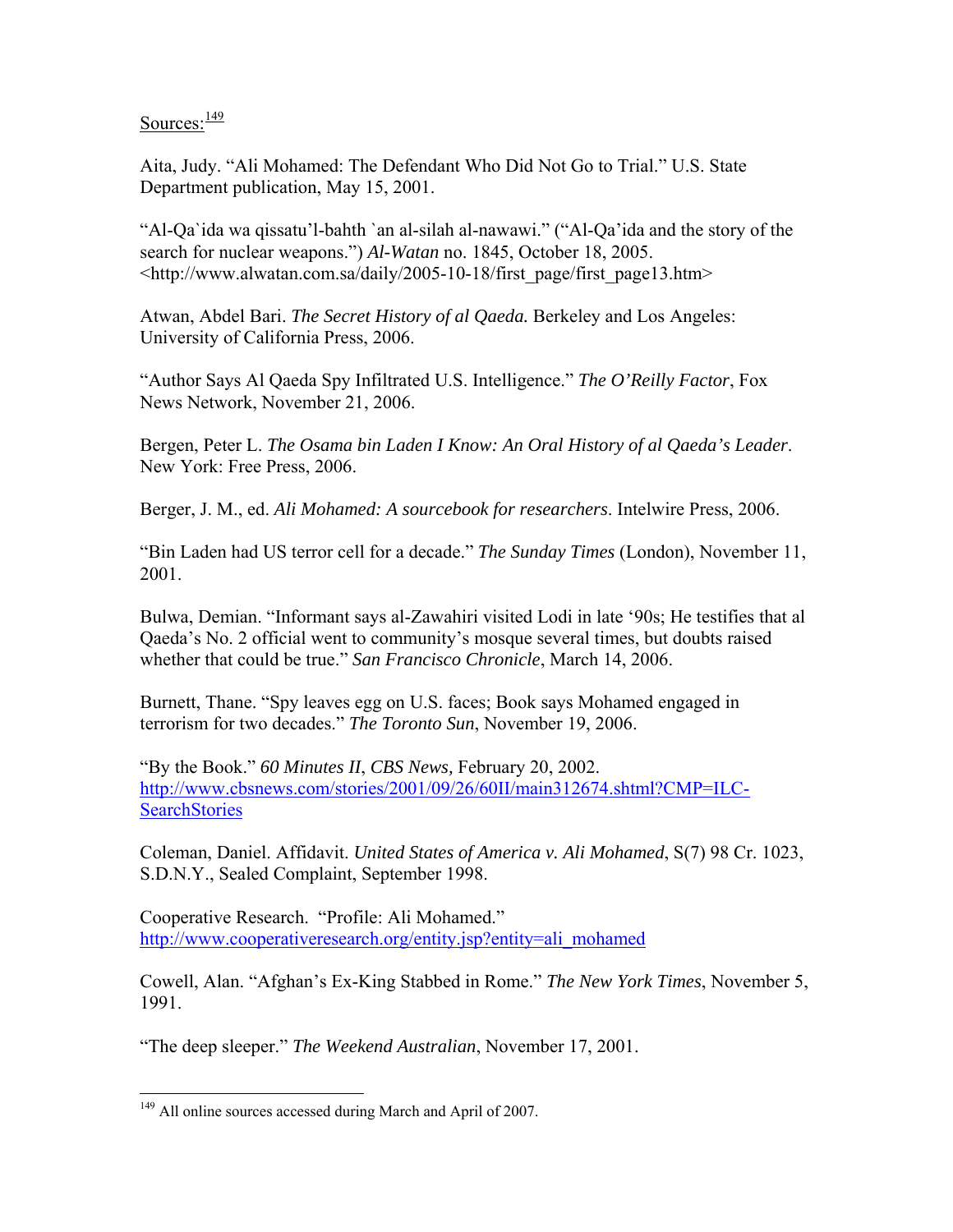Engelberg, Stephen. "One Man and a Global Web of Violence." *The New York Times*, January 14, 2001.

"Ex-GI Indicted in bin Laden Terror Case." *The Washington Post*, May 20, 1999.

"Ex-Sergeant's Ties to Bin Laden Detailed." *The Washington Post*, June 6, 1999.

"Former GI Pleads Guilty in Embassy Bombings: Egyptian-born ex-sergeant says he helped hin Laden." *Los Angeles Times*, October 21, 2000.

"Former Green Beret accused in terror plots." *The Atlanta Journal and Constitution*, October 30, 1998.

Ha, Tu Thanh. "Camps offer curriculum of ruthless sabotage; Al-Qaeda's secret training has evolved to include urban warfare, testimony shows." *The Globe and Mail* (Canada), October 9, 2001.

Ha, Tu Thanh, and Colin Freeze. "Canadian soil a long-time staging ground for al-Qaeda; Militant group in country for a decade, exploiting easy access to the United States." *The Globe and Mail* (Canada), September 7, 2002.

Hays, Tony, and Sharon Theimer. "Egyptian agent worked with Green Berets, bin Laden." *Jerusalem Post*, December 31, 2001 (*AP*).

Lacayo, Richard. "Public Enemy no. 2." *Time Magazine*, November 5, 2001.

Lance, Peter. *Triple Cross: How Bin Laden's master spy penetrated the CIA, the Green Berets, and the FBI-and why Patrick Fitzgerald failed to stop him.* New York: Regan, 2006.

Lynch, Colum, and Vernon Loeb. "Bin Laden's Network: Terror Conspiracy or Loose Alliance?" *The Washington Post*, August 1, 1999.

Marshall, Andrew. "Terror 'blowback' burns CIA: America's spies paid, trained their nation's worst enemies." *Independent* (UK), November 1, 1998.

Martin, Andrew, and Michael J. Berens. "Terrorists evolved in U.S." *Chicago Tribune*, December 11, 2001.

Miller, John, Michael Stone and Chris Mitchell. *The Cell: Inside the 9/11 Plot, and why the FBI and CIA failed to stop it.* New York: Hyperion, 2002.

Miller, Judith, Benjamin Weiser and Ralph Blumenthal. "After the Attacks: The Organization; Old War Escalates on a New Front: the Trail of Relentless Martyrs." *The New York Times*, September 16, 2001.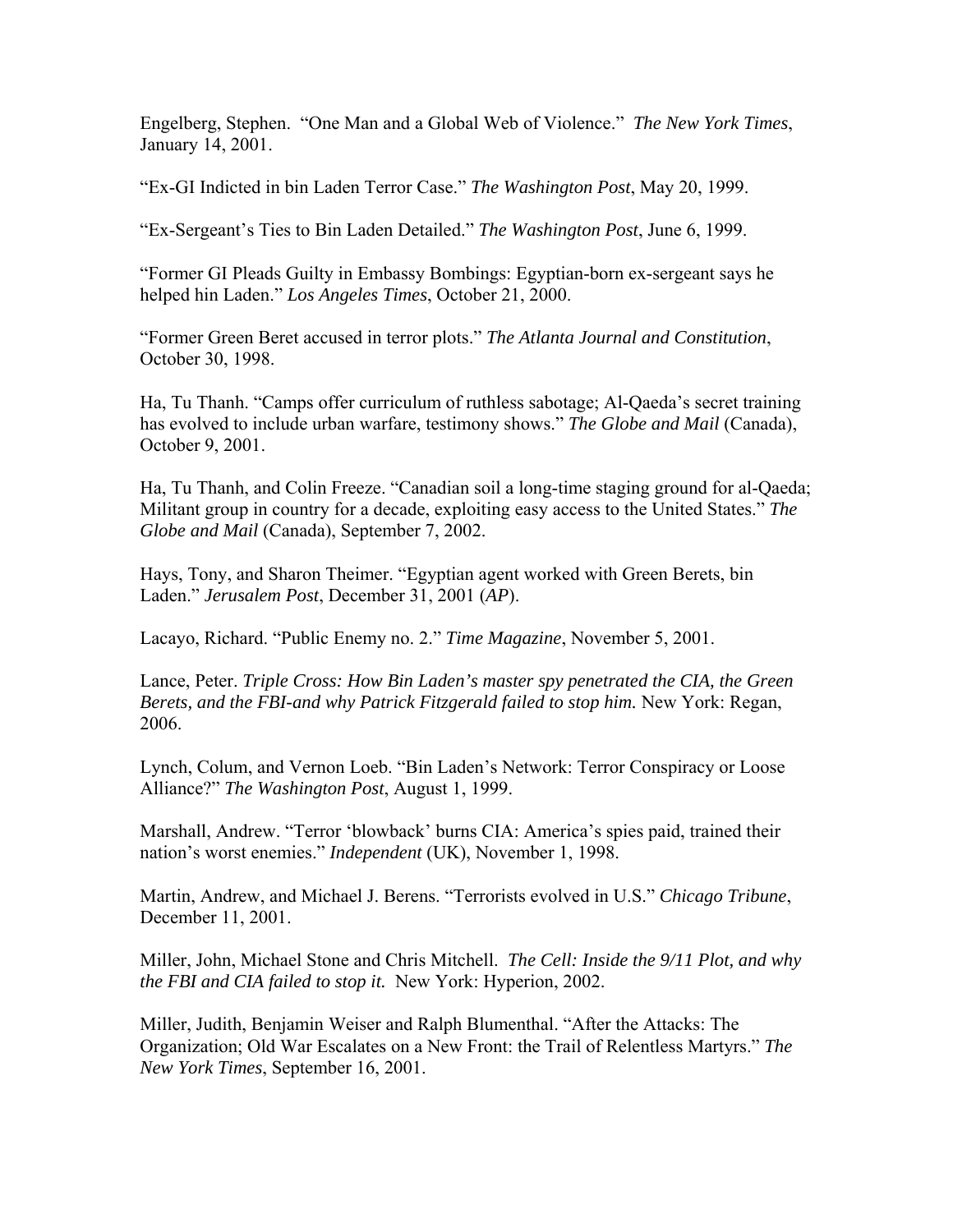Moutot, Michel. "Chilling manual for holy warriors." *Courier Mail* (Queensland, Australia), October 4, 2001.

Neff, Joseph, and John Sullivan. "Al-Qaeda terrorist duped FBI, Army." *Raleigh News & Observer*, October 24, 2001.

Oziewicz, Estanislao, and Tu Thanh Ha. "Canada freed top al-Qaeda operative; Mounties released him after call to FBI." *The Globe and Mail* (Canada), November 22, 2001.

Pincus, Walter. "Al Qaeda Aims to Destabilize Secular Nations; Attacks Planned on U.S. Targets." *The Washington Post*, June 16, 2002.

Priest, Dana, and Douglas Farah. "Terror Alliance Has U.S. Worried; Hezbollah, Al Qaeda Seen Joining Forces." *The Washington Post*, June 30, 2002.

Quinn-Judge, Paul, and Charles M. Sennott. "Figure Cited in Terrorism Case Said to Enter US with CIA Help, Defense Says Defendants Trained by Him." *Boston Globe*, February 3, 1995.

Sachs, Susan. "An Investigation in Egypt Illustrates Al Qaeda's Web." *The New York Times*, November 21, 2001.

Sachs, Susan, and John Kifner. "Egyptian Raised Terror Funds in U.S. in 1990s." *The New York Times*, October 23, 2001.

Sharaf al-Din, Khalid. "Islamic Jihad 'Confessions' Described." *al-Sharq al-Awsat*, March 6, 1999. FBIS Translation, FBIS-NES-1999-0309.

-----. "More on Islamic Jihad Trial Confessions." *al-Sharq al-Awsat*, March 7, 1999. FBIS Translation, FBIS-NES-1999-0309.

-----. "Part 3 of Islamic Jihad Trial Testimony." *al-Sharq al-Awsat*, March 8, 1999. FBIS Translation, FBIS-NES-1999-0309.

-----. "'Returnees from Albania' Case Report Ends." *al-Sharq al-Awsat*, March 9, 1999. FBIS Translation, FBIS-NES-1999-0310.

Sullivan, John, and Joseph Neff. "An al Qaeda operative at Fort Bragg." *Raleigh News & Observer*, November 13, 2001.

Tabor, Mary B. W. "Inquiry into Slaying of Sheik's Confidant Appears Open." *The New York Times*, November 23, 1993.

-----. "Slaying in Brooklyn Linked to Militants." *The New York Times*, April 11, 1993.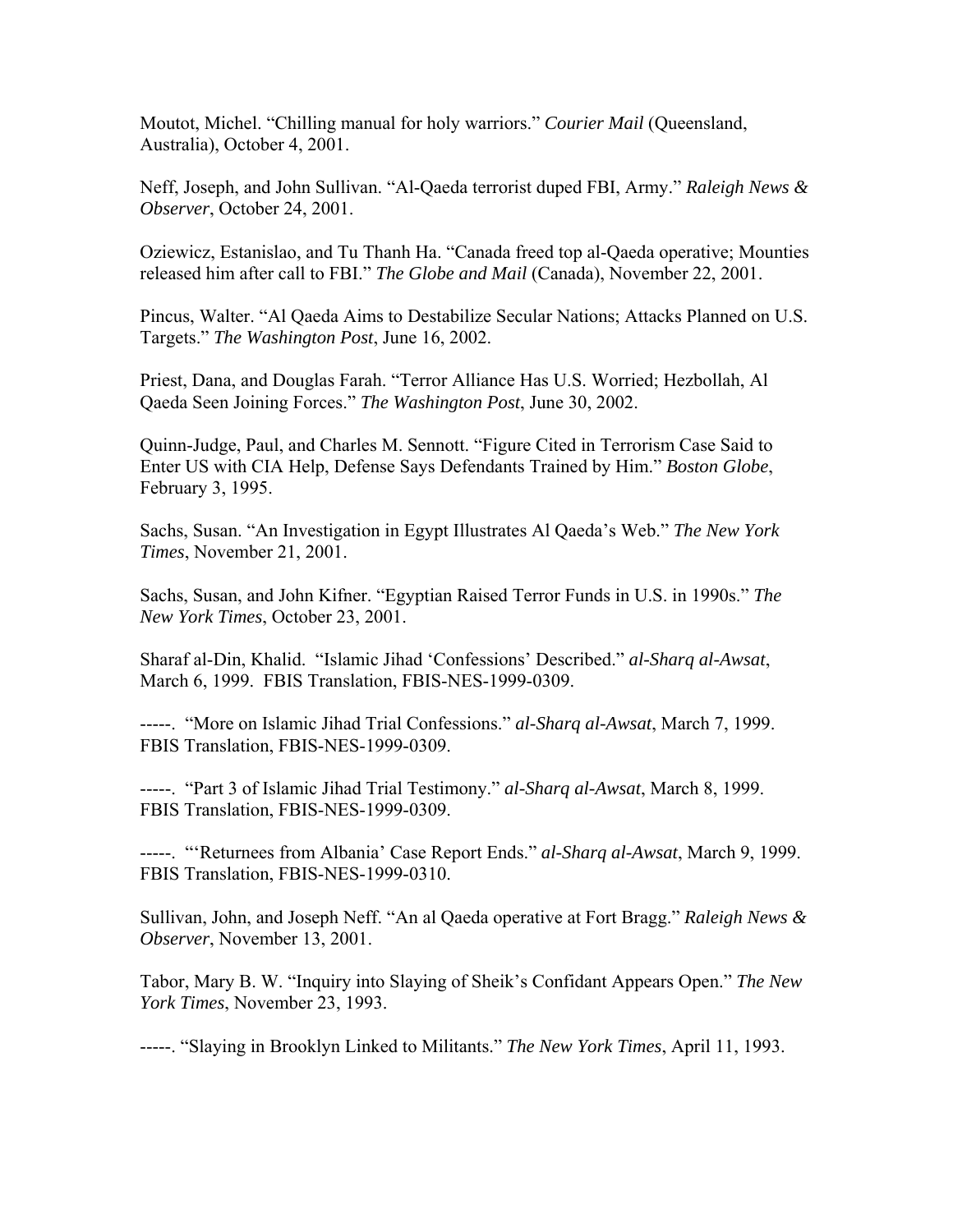"Terror Manual Is an A-B-C Primer for Attackers." *Associated Press*, September 21, 2001. < http://www.foxnews.com/story/0,2933,34874,00.html>

"Terrorist was double agent; Informant actually was 'working for the bad guys'." *Grand Rapids Press*, November 4, 2001.

*Triple Cross: Bin Laden's Spy in America*. DVD. Prod. National Geographic Channel; dist. Warner Home Video, 2006.

*United States of America v. Ali Mohamed*, S(7) 98 Cr. 1023, S.D.N.Y., Sealed Complaint, September 1998.

*United States of America v. Ali Mohamed*, S(7) 98 Cr. 1023, S.D.N.Y., Plea Hearing, October 20, 2000.

*United States of America v. Omar Abdel Rahman et al.*, S(5) 93 Cr. 181 (MBM).

*United States of America v. Usama Bin Laden et al.*, S(7) 98 Cr. 1023, S.D.N.Y.<sup>[150](#page-22-0)</sup>

Waldman, Peter, Gerald Seib, et al. "The Infiltrator: Ali Mohamed Served in the U.S. Army- And bin Laden's Circle." *The Wall Street Journal*, November 26, 2001.

Weiser, Benjamin. "Informer's Part in Terror Case is Detailed." *The New York Times*, December 22, 2000.

-----. "U.S. Ex-Sergeant Linked to bin Laden Conspiracy." *The New York Times*, October 30, 1998.

Weiser, Benjamin, and James Risen. "The Masking of a Militant: A special report.; A Soldier's Shadowy Trail in U.S. and in the Mideast." *The New York Times*, December 1, 1998.

Williams, Lance. "Bin Laden's Bay Area recruiter; Khalid Abu-al-Dahab signed up American Muslims to be terrorists." *San Francisco Chronicle*, November 21, 2001.

Williams, Lance, and Erin McCormick. "Al Qaeda terrorist worked with FBI: Ex-Silicon Valley resident plotted embassy attacks." *San Francisco Chronicle*, November 4, 2001. <http://www.sfgate.com/cgi-

bin/article.cgi?file=/chronicle/archive/2001/11/04/MN117081.DTL>

-----. "Top bin Laden aide toured state." *San Francisco Chronicle*, October 11, 2001.

<span id="page-22-0"></span><sup>150</sup> Court documents from *U.S. v. Usama Bin Laden et al.* can be found online here: <http://cryptome.org/usa-v-ubl-dt.htm>.